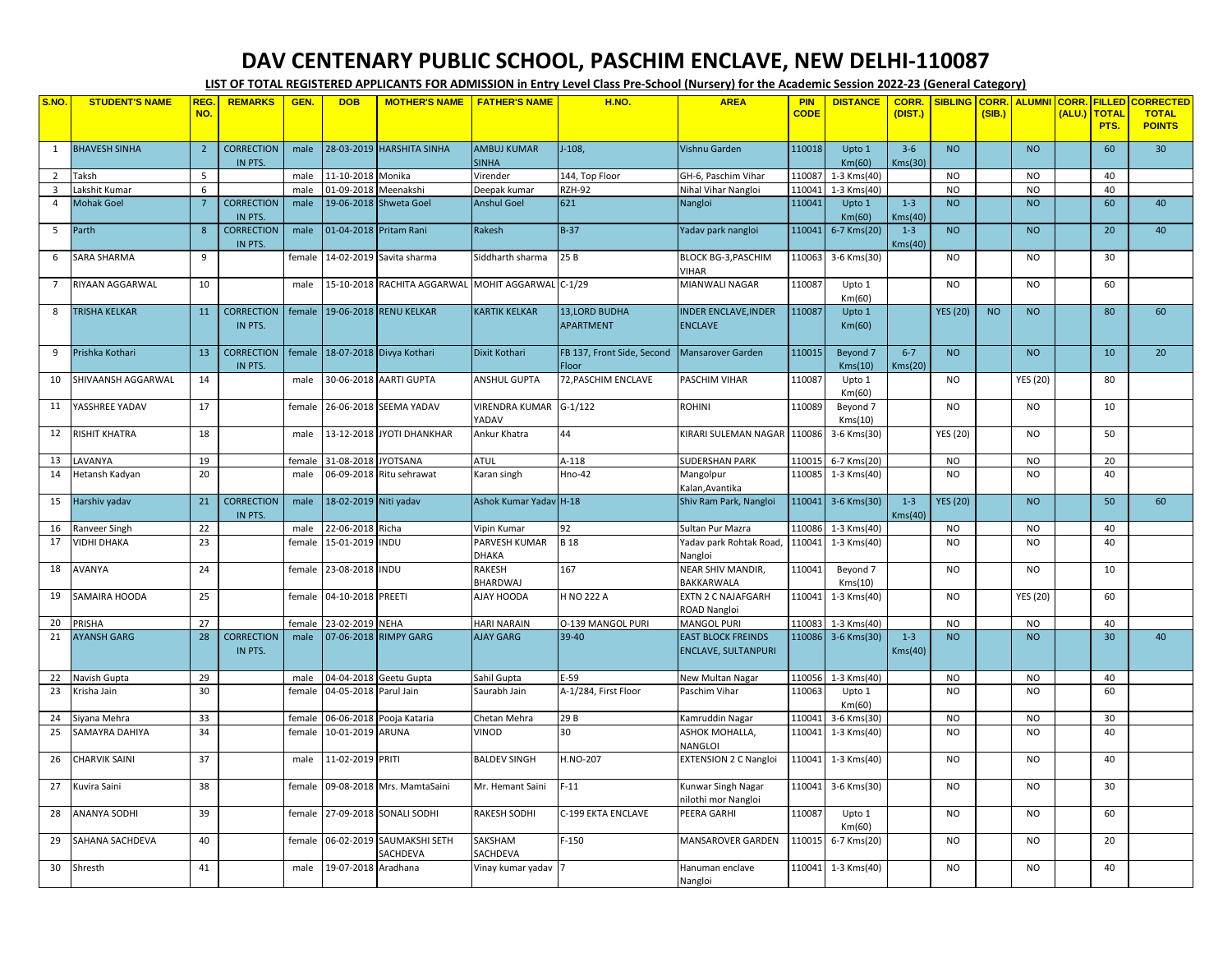| <b>S.NO.</b> | <b>STUDENT'S NAME</b>  | <b>REG</b> | <b>REMARKS</b>               | GEN.   | <b>DOB</b>            | <b>MOTHER'S NAME   FATHER'S NAME</b> |                                       | <b>H.NO.</b>          | <b>AREA</b>                                 | <b>PIN</b>  | <b>DISTANCE</b>       | CORR.              | <b>SIBLING</b>  |        | <mark> CORR.   ALUMNI   CORR.</mark> |        | <b>FILLED</b>   | <b>CORRECTED</b> |
|--------------|------------------------|------------|------------------------------|--------|-----------------------|--------------------------------------|---------------------------------------|-----------------------|---------------------------------------------|-------------|-----------------------|--------------------|-----------------|--------|--------------------------------------|--------|-----------------|------------------|
|              |                        | NO.        |                              |        |                       |                                      |                                       |                       |                                             | <b>CODE</b> |                       | (DIST.)            |                 | (SIB.) |                                      | (ALU.) | <b>TOTAL</b>    | <b>TOTAL</b>     |
|              |                        |            |                              |        |                       |                                      |                                       |                       |                                             |             |                       |                    |                 |        |                                      |        | PTS.            | <b>POINTS</b>    |
| 31           | Vyomini Arora          | 42         |                              | female | 14-02-2019 Nisha      |                                      | Hitesh Arora                          | B-67, First Floor     | Tagore Garden Extension                     |             | 110027 3-6 Kms(30)    |                    | <b>NO</b>       |        | <b>NO</b>                            |        | 30              |                  |
|              |                        |            |                              |        |                       |                                      |                                       |                       |                                             |             |                       |                    |                 |        |                                      |        |                 |                  |
| 32           | <b>AVISHKA BHATIA</b>  | 44         | <b>CORRECTION</b>            | female |                       | 06-11-2018 AANCHAL BHATIA            | <b>DHEERAJ BHATIA</b>                 | <b>B-39</b>           | <b>JANTA COLONY SHIVAJI</b>                 |             | $110027$ 1-3 Kms(40)  | $3 - 6$            | <b>NO</b>       |        | <b>NO</b>                            |        | 40              | 30 <sup>°</sup>  |
|              |                        |            | IN PTS.                      |        |                       |                                      |                                       |                       | <b>VIHAR</b>                                |             |                       | Kms(30)            |                 |        |                                      |        |                 |                  |
| 33           | Dhairyan chauhan       | 46         | <b>DUPLICATE</b>             | male   |                       | 02-03-2019 Neha chauhan              | Shashank chauhan                      | 10/347                | Sunder vihar                                |             | 110087 1-3 Kms(40)    |                    | <b>NO</b>       |        | <b>NO</b>                            |        | 40              |                  |
|              |                        |            | <b>ENTRY-46 &amp;</b>        |        |                       |                                      |                                       |                       |                                             |             |                       |                    |                 |        |                                      |        |                 |                  |
|              |                        |            | 96                           |        |                       |                                      |                                       |                       |                                             |             |                       |                    |                 |        |                                      |        |                 |                  |
| 34           | <b>TANUSH YADAV</b>    | 48         | <b>CORRECTION</b>            | male   |                       | 16-07-2018 BLAJINDER KAUR            | <b>NARAYANAN</b>                      | F1/56                 | <b>SULTANPURI</b>                           |             | 110086 3-6 Kms(30)    | $1 - 3$            | <b>NO</b>       |        | <b>NO</b>                            |        | 30              | 40               |
|              |                        |            | IN PTS.                      |        |                       |                                      | <b>MADASWAMY</b>                      |                       |                                             |             |                       | Kms(40)            |                 |        |                                      |        |                 |                  |
| 35           | <b>CHERIKA SANDWAL</b> | 49         | <b>CORRECTION</b>            | female |                       | 23-10-2018 KARUNA SANDWAL            | <b>MOHIT SANDWAL</b>                  | $E-24$                | AMAR COLONY NANGLOI 110041                  |             | Upto 1                | $3 - 6$            | <b>NO</b>       |        | <b>NO</b>                            |        | 60              | 30               |
|              |                        |            | IN PTS.                      |        |                       |                                      |                                       |                       |                                             |             | Km(60)                | Kms(30)            |                 |        |                                      |        |                 |                  |
| 36           | <b>CHARVI SANDWAL</b>  | 50         | <b>CORRECTION</b>            | female |                       | 23-10-2018 KARUNA SANDWAL            | <b>MOHIT SANDWAL</b>                  | $E-24$                | AMAR COLONY NANGLOI 110041                  |             | Upto 1                | $3 - 6$            | <b>NO</b>       |        | <b>NO</b>                            |        | 60              | 30               |
|              |                        |            | IN PTS.                      |        |                       |                                      |                                       |                       |                                             |             | Km(60)                | Kms(30)            |                 |        |                                      |        |                 |                  |
| 37           | AARUSH MALIK           | 54         | <b>CORRECTION</b>            | male   |                       | 06-04-2018 JYOTI MALIK               | <b>MANUJ MALIK</b>                    | WZ-1793               | <b>RANI BAGH</b>                            | 110034      | 6-7 Kms(20)           | $3 - 6$            | <b>NO</b>       |        | <b>NO</b>                            |        | 20              | 30 <sup>°</sup>  |
|              |                        |            | IN PTS.                      |        |                       |                                      |                                       |                       |                                             |             |                       | Kms(30)            |                 |        |                                      |        |                 |                  |
| 38           | Vavya jain             | 57         |                              | female | 15-02-2019 Divya jain |                                      | Naveen jain                           | Y-690-91 janta market | Nangloi                                     | 110041      | 1-3 Kms(40)           |                    | <b>NO</b>       |        | <b>NO</b>                            |        | 40              |                  |
| 39           | PRACHI GOYAL           | 58         |                              | female | 22-06-2018 RITU RANI  |                                      | NAVEEN GOYAL                          | A-177                 | LAXMI PARK, NANGLOI                         |             | 110041 1-3 Kms(40)    |                    | <b>NO</b>       |        | <b>NO</b>                            |        | 40              |                  |
|              |                        |            |                              |        |                       |                                      |                                       |                       |                                             |             |                       |                    |                 |        |                                      |        |                 |                  |
| 40           | Vavya Khandelwal       | 59         |                              | female | 05-02-2019 khushboo   |                                      | Rahul Khandelwal                      | house no.-A/27        | friends enclave                             |             | 110086 1-3 Kms(40)    |                    | <b>NO</b>       |        | <b>NO</b>                            |        | 40              |                  |
|              |                        |            |                              |        |                       | Khandelwal                           |                                       |                       |                                             |             |                       |                    |                 |        |                                      |        |                 |                  |
| 41           | <b>BHAVYA YADAV</b>    | 61         |                              | male   |                       | 27-06-2018 NISHA YADAV               | <b>NA</b>                             | FLAT NO 111C          | GH-10/111C SUNDER                           |             | 110087 1-3 Kms(40)    |                    | NO.             |        | <b>NO</b>                            |        | 40              |                  |
|              |                        |            |                              |        |                       |                                      |                                       |                       | APARTMENT                                   |             |                       |                    |                 |        |                                      |        |                 |                  |
| 42           | <b>VAITIK GUPTA</b>    | 63         |                              | male   |                       | 02-01-2019 SONIA GARG                | <b>MOHIT KUMAR</b>                    | $M-22A$               | <b>SHAM NAGAR</b>                           |             | 110018 3-6 Kms(30)    |                    | <b>NO</b>       |        | <b>NO</b>                            |        | 30              |                  |
|              | AAROHI SINGH           | 64         |                              |        |                       |                                      | <b>GUPTA</b>                          | H.NO.-127             |                                             |             |                       |                    | <b>NO</b>       |        |                                      |        | 80              |                  |
| 43           |                        |            |                              | female |                       | 31-05-2018 NISHA SINGH               | <b>AMIT KUMAR</b><br><b>SINGH</b>     |                       | BLOCK- L, CAMP NO-3                         | 110041      | Upto 1<br>Km(60)      |                    |                 |        | <b>YES (20)</b>                      |        |                 |                  |
| 44           | Harini                 | 65         |                              | female | 11-08-2018 Rinki      |                                      | Sumit Shokeen                         | H NO 323              | Jat Chowk, Nangloi                          | 110041      | 1-3 Kms(40)           |                    | <b>NO</b>       |        | <b>NO</b>                            |        | 40              |                  |
| 45           | askirat Kaur           | 67         |                              | female |                       | 28-08-2018 Inderdeep Kaur            | Jasvinder Singh                       | RZ-F-328              | Nihal Vihar                                 | 110041      | 1-3 Kms(40)           |                    | <b>NO</b>       |        | <b>NO</b>                            |        | 40              |                  |
| 46           | SHIVANSH GARG          | 68         |                              | male   |                       | 11-04-2019 POOJA GARG                | PRINCE GARG                           | B-21, FIRST FLOOR     | MIANWALI NAGAR                              | 110087      | Upto 1                |                    | <b>NO</b>       |        | <b>NO</b>                            |        | 60              |                  |
|              |                        |            |                              |        |                       |                                      |                                       |                       |                                             |             | Km(60)                |                    |                 |        |                                      |        |                 |                  |
| 47           | Shreyansh aggarwal     | 69         |                              | male   |                       | 25-10-2018 Priti aggarwal            | Dinesh aggarwal                       | M-385 guru harkrishan | Paschim vihar                               | 110087      | Upto 1                |                    | <b>NO</b>       |        | <b>NO</b>                            |        | 60              |                  |
|              |                        |            |                              |        |                       |                                      |                                       | agar                  |                                             |             | Km(60)                |                    |                 |        |                                      |        |                 |                  |
| 48           | YASHASVI               | 70         |                              | female |                       | 15-06-2018 JYOTI TRIPATHI            | <b>DURGA PRASAD</b>                   | B-148 CAMP NO-4       | <b>JWALA PURI SUNDER</b>                    | 110087      | Upto 1                |                    | <b>YES (20)</b> |        | <b>NO</b>                            |        | 80              |                  |
|              |                        |            |                              |        |                       |                                      |                                       |                       | VIHAR WEST DELHI                            |             | Km(60)                |                    |                 |        |                                      |        |                 |                  |
| 49           | Tashvi Goyal           | 73         |                              | female |                       | 23-01-2019 Ruchika Goyal             | Rahul Goyal                           | AB-31, First Floor    | Mianwali Nagar                              | 110087      | Upto 1                |                    | <b>NO</b>       |        | <b>NO</b>                            |        | 60              |                  |
|              |                        |            |                              |        |                       |                                      |                                       |                       |                                             |             | Km(60)                |                    |                 |        |                                      |        |                 |                  |
| 50           | <b>ATHRAV</b>          | 74         | <b>CORRECTION</b>            | male   |                       | 26-09-2018 NIKETA JAIN               | <b>SACHIN JAIN</b>                    | 55                    | Saini mohalla nangloi                       | 110041      | Upto 1                | $1 - 3$            | <b>NO</b>       |        | <b>NO</b>                            |        | 60              | 40               |
| 51           | <b>MYRA</b>            | 75         | IN PTS.<br><b>CORRECTION</b> | female | 18-06-2018 SHEETAL    |                                      | <b>KULDEEP SINGH</b>                  | K-14/E AMAR COLONY    | <b>NANGLOI</b>                              | 110041      | Km(60)<br>3-6 Kms(30) | Kms(40)<br>$1 - 3$ | <b>NO</b>       |        | <b>NO</b>                            |        | 30 <sup>°</sup> | 40               |
|              |                        |            | IN PTS.                      |        |                       |                                      |                                       |                       |                                             |             |                       | Kms(40)            |                 |        |                                      |        |                 |                  |
| 52           | Garvik Chaudhary       | 76         |                              | male   | 05-03-2019 Shaily     |                                      | Himanshu Singh                        | H. No. - C - 49       | Extension - 1 Nangloi                       | 110041      | 1-3 Kms(40)           |                    | <b>NO</b>       |        | <b>NO</b>                            |        | 40              |                  |
| 53           | SHREYA                 | 77         |                              | female |                       | 25-05-2018 SHIKHA GARG               | <b>GAURAV SINGHAL</b>                 | HOUSE NO 136          | <b>EXTENSION 2 NANGLOI</b>                  | 110041      | Upto 1                |                    | <b>NO</b>       |        | YES (20)                             |        | 80              |                  |
|              |                        |            |                              |        |                       |                                      |                                       |                       |                                             |             | Km(60)                |                    |                 |        |                                      |        |                 |                  |
| 54           | RAGHUVANSH SINGH       | 79         |                              | male   |                       | 04-08-2018 BHOOVI PAHUJA             | <b>DEEP PAHUJA</b>                    | 82                    | GH 12                                       | 110087      | 1-3 Kms(40)           |                    | NO.             |        | <b>NO</b>                            |        | 40              |                  |
|              | <b>AHUJA</b>           |            |                              |        |                       |                                      |                                       |                       |                                             |             |                       |                    |                 |        |                                      |        |                 |                  |
| 55           | <b>RIYA NARULA</b>     | 81         |                              | female |                       | 11-12-2018 ANJALI NARULA             | PARAS NARULA                          | 3/151                 | <b>SUNDER VIHAR</b>                         | 110087      | 1-3 Kms(40)           |                    | <b>NO</b>       |        | NO                                   |        | 40              |                  |
| 56           | Myra mahajan           | 82         |                              | female |                       | 29-11-2018 Neha Mahajan              | Nitin Mahajan                         | C-3, Harsh Apartment  | Peeragadhi                                  | 110087      | Upto 1                |                    | N <sub>O</sub>  |        | N <sub>O</sub>                       |        | 60              |                  |
|              |                        |            |                              |        |                       |                                      |                                       |                       |                                             |             | Km(60)                |                    |                 |        |                                      |        |                 |                  |
|              | 57 TARUSH VOHRA        | 83         |                              |        |                       | male 11-10-2018 DIVYA KOHLI          | <b>ATUL VOHRA</b>                     | 380, BLOCK- GH-9      | PASCHIM VIHAR                               |             | 110087 1-3 Kms(40)    |                    | <b>NO</b>       |        | <b>NO</b>                            |        | 40              |                  |
| 58           | VERONICA               | 84         |                              | female | 15-04-2018 MAMTA      |                                      | <b>VIKRAM LAKRA</b><br>PARVEEN BANSAL | 2A                    | MUNDKA                                      |             | 110041 3-6 Kms(30)    |                    | <b>NO</b>       |        | <b>NO</b>                            |        | 30              |                  |
| 59           | <b>TANISH BANSAL</b>   | 85         |                              | male   |                       | 11-10-2018 KOMAL BANSAL              |                                       | RZ-G-62A              | 50 FEET ROAD, NIHAL<br><b>VIHAR Nangloi</b> |             | 110041 1-3 Kms(40)    |                    | <b>NO</b>       |        | <b>YES (20)</b>                      |        | 60              |                  |
| 60           | SAMYAK GUPTA           | 86         |                              | male   |                       | 19-07-2018 KOMAL GUPTA               | SAMIR GUPTA                           | B5/36, SECOND FLOOR,  | PASCHIM VIHAR                               |             | 110063 1-3 Kms(40)    |                    | <b>NO</b>       |        | <b>NO</b>                            |        | 40              |                  |
| 61           | <b>ISHIKA RAJ</b>      | 87         |                              | female |                       | 15-12-2018 KHUSHBOO DEVI             | GANESH                                | JHUGGI NO-515         | <b>UDHYOG NAGAR</b>                         | 110087      | Upto 1                |                    | <b>NO</b>       |        | <b>NO</b>                            |        | 60              |                  |
|              |                        |            |                              |        |                       |                                      |                                       |                       |                                             |             | Km(60)                |                    |                 |        |                                      |        |                 |                  |
| 62           | <b>GAURAANG GUPTA</b>  | 88         |                              | male   |                       | 08-06-2018 PRERNA GUPTA              | <b>SUMIT GUPTA</b>                    | HOUSE NO. 3, SECOND   | EAST PUNJABI BAGH                           |             | 110026 3-6 Kms(30)    |                    | <b>NO</b>       |        | <b>NO</b>                            |        | 30              |                  |
|              |                        |            |                              |        |                       |                                      |                                       | FLOOR, ROAD NO. 25    |                                             |             |                       |                    |                 |        |                                      |        |                 |                  |
| 63           | <b>SHARV BANSAL</b>    | 89         |                              | male   | 06-02-2019 Srishti    |                                      | Ankur Bansal                          | 18-B Madhur Apartment | Near Inder Enclave                          | 110087      | Upto 1                |                    | <b>NO</b>       |        | <b>NO</b>                            |        | 60              |                  |
|              |                        |            |                              |        |                       |                                      |                                       |                       |                                             |             | Km(60)                |                    |                 |        |                                      |        |                 |                  |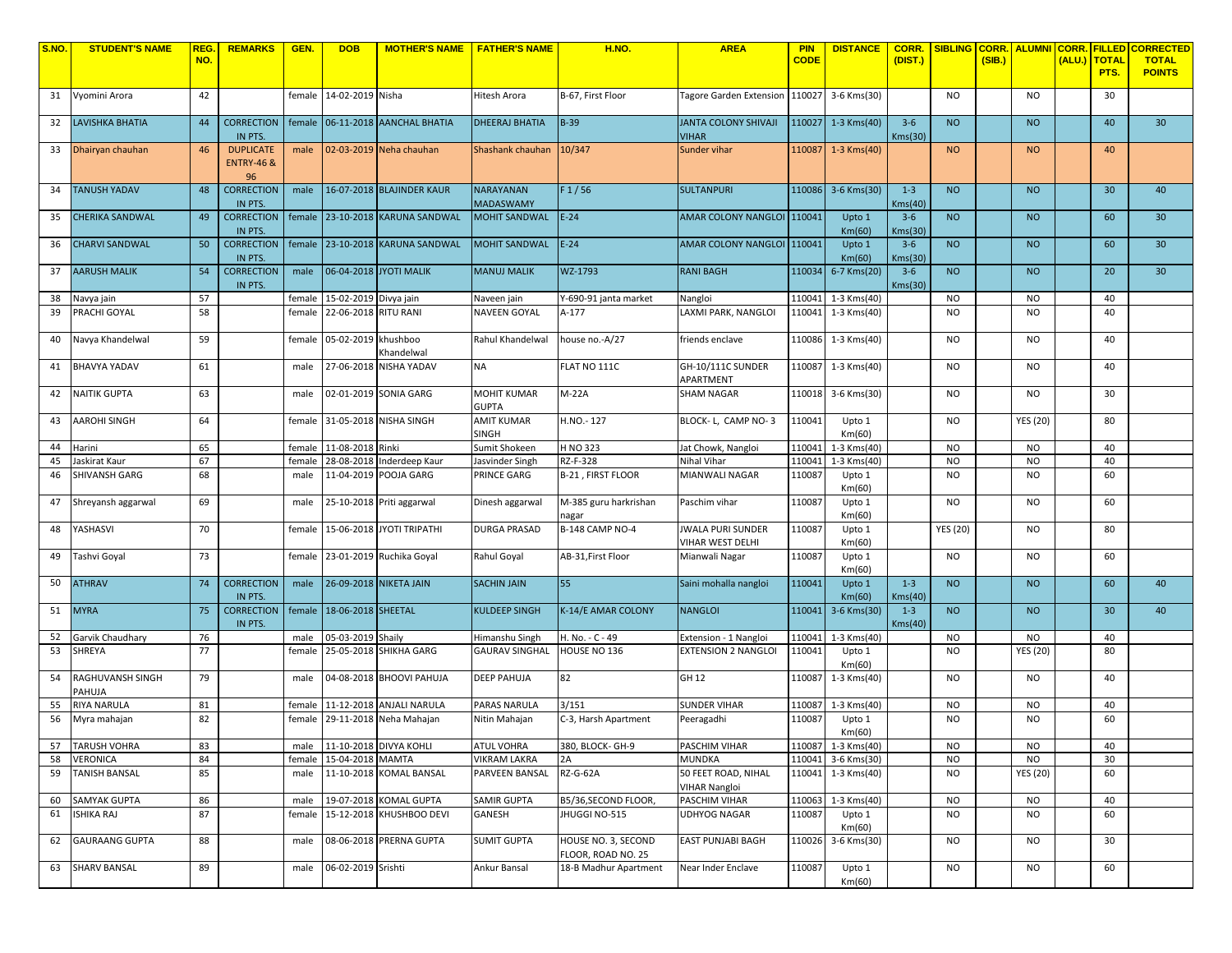| S.NO | <b>STUDENT'S NAME</b> | <b>REG</b> | <b>REMARKS</b>                                    | GEN.   | <b>DOB</b>                | <b>MOTHER'S NAME   FATHER'S NAME</b> |                                    | <b>H.NO.</b>                    | <b>AREA</b>                                              | <b>PIN</b>  | <b>DISTANCE</b>    | <b>CORR.</b>       | <b>SIBLING</b>  | <b>CORR.</b> | <b>ALUMNI CORR.</b> |      | <b>FILLED</b>        | <b>CORRECTED</b>              |
|------|-----------------------|------------|---------------------------------------------------|--------|---------------------------|--------------------------------------|------------------------------------|---------------------------------|----------------------------------------------------------|-------------|--------------------|--------------------|-----------------|--------------|---------------------|------|----------------------|-------------------------------|
|      |                       | NO.        |                                                   |        |                           |                                      |                                    |                                 |                                                          | <b>CODE</b> |                    | (DIST.)            |                 | (SIB.)       |                     | ALU. | <b>TOTAL</b><br>PTS. | <b>TOTAL</b><br><b>POINTS</b> |
| 64   | <b>OJAS BANSAL</b>    | 90         |                                                   | male   | 06-02-2019 SRISHTI        |                                      | <b>ANKUR BANSAL</b>                | 18-B MADHUR<br>APARTMENT        | <b>NEAR INDER ENCLAVE</b>                                | 110087      | Upto 1<br>Km(60)   |                    | <b>NO</b>       |              | <b>NO</b>           |      | 60                   |                               |
| 65   | <b>IAANA</b>          | 91         |                                                   | female |                           | 28-10-2018 JITIKA AHUJA KAMRA        | ANIKET KAMRA                       | 05                              | JAHAZ APARTMENTS<br>Paschim Vihar                        | 110087      | Upto 1<br>Km(60)   |                    | <b>NO</b>       |              | <b>YES (20)</b>     |      | 80                   |                               |
| 66   | PRISHA SACHDEVA       | 93         | <b>DUPLICATE</b><br><b>ENTRY-93 &amp;</b><br>107  | female | 04-11-2018 PALLAVI        |                                      | KISHAN SACHDEVA 8/146 3RD FLOOR    |                                 | <b>RAMESH NAGAR</b>                                      |             | 110015 6-7 Kms(20) |                    | <b>NO</b>       |              | <b>NO</b>           |      | 20                   |                               |
| 67   | SATVIK SHARMA         | 94         |                                                   | male   | 27-10-2018 PRIYANKA       |                                      | ASHISH KUMAR<br>SHARMA             | <b>H.NO - 53A</b>               | GALI NO -3, EXTN. - 2B<br>Nangloi                        |             | 110041 1-3 Kms(40) |                    | <b>NO</b>       |              | <b>NO</b>           |      | 40                   |                               |
| 68   | Dhairyan chauhan      | 96         | <b>DUPLICATE</b><br><b>ENTRY-46 &amp;</b><br>96   | male   |                           | 02-03-2019 Neha chauhan              | Shashank chauhan                   | 10/347                          | <b>Sunder vihar Paschim</b><br>Vihar                     |             | 110087 1-3 Kms(40) |                    | <b>NO</b>       |              | <b>NO</b>           |      | 40                   |                               |
| 69   | RAYNA DHANDA          | 97         |                                                   | female |                           | 27-09-2018 POOJA DHANDA              | RAVI DHANDA                        | B-9/6, 1st Floor,               | Mianwali Nagar                                           | 110087      | Upto 1<br>Km(60)   |                    | <b>NO</b>       |              | <b>NO</b>           |      | 60                   |                               |
| 70   | Nivaan Pamnani        | 98         |                                                   | male   | 15-09-2018 PRATIBHA       |                                      | KAMAL PAMNANI                      | 1 A Pocket B LIG FLATS          | <b>HARI NAGAR</b>                                        |             | 110064 6-7 Kms(20) |                    | <b>NO</b>       |              | <b>NO</b>           |      | 20                   |                               |
| 71   | <b>AARAV SURI</b>     | 99         |                                                   | male   |                           | 04-05-2018 KRITIKA ANEJA             | <b>JATIN SURI</b>                  | 12/53                           | <b>SUBHASH NAGAR</b>                                     | 110027      | 6-7 Kms(20)        |                    | NO.             |              | NO                  |      | 20                   |                               |
| 72   | Vedant Sahni          | 100        | <b>CORRECTION</b><br>IN PTS.                      | male   |                           | 15-09-2018 Sakshi Kundhi             | Vaibhav Sahni                      | RR-13, FIRST FLOOR              | <b>BACK SIDE, MIYANWALI</b><br><b>NAGAR</b>              |             | 110087 1-3 Kms(40) | Upto 1<br>Km(60)   | <b>NO</b>       |              | <b>NO</b>           |      | 40                   | 60                            |
| 73   | DAKSH SANGWAN         | 102        |                                                   | male   | 12-01-2019 REETU          |                                      | MANISH<br>SANGWAN                  | B-49, TYAGI COLOLNY             | RAJENDRA PARK,<br>NANGLOI                                |             | 110041 1-3 Kms(40) |                    | <b>NO</b>       |              | <b>YES (20)</b>     |      | 60                   |                               |
| 74   | AYRA BHALLA           | 103        |                                                   | female |                           | 23-01-2019 MRS. SWATI<br>SACHDEVA    | MR. AMIT BHALLA                    | 269                             | <b>CHAND NAGAR</b>                                       |             | 110018 3-6 Kms(30) |                    | NO.             |              | NO                  |      | 30                   |                               |
| 75   | <b>GAYU GOYAL</b>     | 105        |                                                   |        |                           | female 04-03-2019 DIKSHA GOYAL       | <b>VINAY GOYAL</b>                 | $1 - 149$                       | ADHYAPAK<br>NAGAR, NANGLOI, DELHI-<br>41                 |             | 110041 1-3 Kms(40) |                    | <b>NO</b>       |              | <b>NO</b>           |      | 40                   |                               |
| 76   | <b>PRISHA</b>         | 107        | <b>DUPLICATE</b><br><b>ENTRY-93 &amp;</b><br>107  |        | female 04-11-2018 PALLAVI |                                      | KISHAN SACHDEVA 8/146 3rd FLOOR    |                                 | <b>RAMESH NAGAR</b>                                      |             | 110015 6-7 Kms(20) |                    | <b>NO</b>       |              | <b>NO</b>           |      | 20                   |                               |
| 77   | SHHARVI A JAIN        | 108        |                                                   | female |                           | 07-06-2018 Aanchal jain              | Ankit Kumar Jain                   | H no 55                         | Saini mohalla nangloi                                    |             | 110041 1-3 Kms(40) |                    | <b>NO</b>       |              | <b>NO</b>           |      | 40                   |                               |
| 78   | Kavish Chaudhary      | 109        |                                                   | male   | 20-01-2019 Manu           |                                      | Shivam Raj                         | A-2/19, Anuradha<br>Appartments | Paschim vihar                                            |             | 110063 1-3 Kms(40) |                    | NO              |              | <b>NO</b>           |      | 40                   |                               |
| 79   | <b>BHOR</b>           | 110        |                                                   | female | 23-08-2018 AASTHA         |                                      | <b>GAURAV KUMAR</b>                | WZ-181/505 3RD FLOOR            | SRI NAGAR GALI NO 3<br>SHAKUR BASTI                      |             | 110034 3-6 Kms(30) |                    | NO.             |              | <b>NO</b>           |      | 30                   |                               |
| 80   | Arsh Mishra           | 111        |                                                   | male   |                           | 13-03-2018 Poonam Kumari             | AMAN KUMAR<br>MISHRA               | <b>RZK-2/80A</b>                | NIHAL VIHAR                                              |             | 110041 1-3 Kms(40) |                    | <b>NO</b>       |              | <b>NO</b>           |      | 40                   |                               |
| 81   | KAVYA                 | 113        |                                                   | female | 19-05-2018 AYUSHI         |                                      | RAHUL                              | B-252                           | <b>JWALAPURI SUNDER</b><br>VIHAR                         | 110087      | Upto 1<br>Km(60)   |                    | <b>YES (20)</b> |              | <b>NO</b>           |      | 80                   |                               |
| 82   | KARANVEER SINGH       | 114        |                                                   | male   |                           | 15-05-2018 RAJNEET KAUR              | HARMINDER SINGH F-56               |                                 | Sham Nagar                                               | 110018      | 3-6 Kms(30)        |                    | <b>NO</b>       |              | <b>NO</b>           |      | 30                   |                               |
| 83   | <b>TANVI</b>          | 115        | <b>CORRECTION</b><br>IN PTS.                      |        |                           | female 24-03-2019 SHARMILA BENIWAL   | <b>SOMVIR</b>                      | $D-1/101A$                      | Kunwar singh nagar<br>nangloi najafagarh road            | 110041      | Upto 1<br>Km(60)   | $3 - 6$<br>Kms(30) | <b>NO</b>       |              | <b>NO</b>           |      | 60                   | 30                            |
| 84   | Simar Chhatwal        | 116        |                                                   | female |                           | 16-05-2018 Heena Chhatwal            | Amanjot Singh                      | Flat No 932                     | Tagore Garden                                            | 110027      | 6-7 Kms(20)        |                    | <b>NO</b>       |              | NO                  |      | 20                   |                               |
| 85   | <b>OMISHA MALIK</b>   | 117        |                                                   | female |                           | 23-11-2018 ANJALI MADAN              | <b>VARUN MALIK</b>                 | 108,1st Floor                   | Paschim Enclave                                          | 110087      | Upto 1<br>Km(60)   |                    | NO.             |              | <b>YES (20)</b>     |      | 80                   |                               |
| 86   | <b>MANVIK KAUSHIK</b> | 118        | <b>CORRECTION</b><br>IN PTS.                      | male   |                           | 01-11-2018 MANISHA SHARMA            | <b>VINEET KAUSHIK</b>              | BLOCK-I, HOUSE NO. 71           | <b>SHIV RAM PARK WEST</b><br><b>DELHI</b>                | 110041      | Upto 1<br>Km(60)   | $1 - 3$<br>Kms(40) | <b>NO</b>       |              | <b>NO</b>           |      | 60                   | 40                            |
| 87   | DIVYANSHI MARKANDEYA  | 119        | <b>DUPLICATE</b><br><b>ENTRY-119 &amp;</b><br>337 |        |                           | female 30-05-2018 PRIYANKA DEVI      | <b>AJIT KUMAR</b><br><b>SHARMA</b> | $C-58$                          | RAJDHANI PARK,<br><b>NANGLOI</b>                         |             | 110041 3-6 Kms(30) |                    | <b>NO</b>       |              | <b>NO</b>           |      | 30                   |                               |
| 88   | Jivisha               | 120        | <b>CORRECTION</b><br>IN PTS.                      |        |                           | female 24-08-2018 Pooja agrawal      | Gaurav goyal                       | House no -55 street no -1       | Friends envlave<br>Sultanpuri                            |             | 110086 3-6 Kms(30) | $1 - 3$<br>Kms(40) | <b>NO</b>       |              | <b>NO</b>           |      | 30                   | 40                            |
| 89   | Reyansh Garg          | 121        |                                                   | male   |                           | 05-11-2018 Richa mittal              | MOHIT GARG                         | 49                              | Paschim Enclave                                          | 110087      | Upto 1<br>Km(60)   |                    | NO.             |              | <b>YES (20)</b>     |      | 80                   |                               |
| 90   | <b>SAMAIRA GARG</b>   |            | 122 CORRECTION<br>IN PTS.                         |        | female 14-12-2018 NAINA   |                                      | <b>SANDEEP GARG</b>                | <b>H NO-52-C</b>                | <b>STREET NO-9 EXTN-2 B</b><br><b>NANGLOI</b>            |             | 110041 3-6 Kms(30) | $1 - 3$<br>Kms(40) | <b>NO</b>       |              | <b>NO</b>           |      | 30                   | 40                            |
| 91   | <b>Dhruveer Singh</b> | 123        |                                                   | male   |                           | 30-06-2018 Harpreet Kaur             | Jaspreet Singh                     | <b>RZB 250</b>                  | Nihal Vihar                                              |             | 110041 1-3 Kms(40) |                    | <b>YES (20)</b> |              | <b>YES (20)</b>     |      | 80                   |                               |
| 92   | Shreya Goel           | 124        |                                                   |        | female 28-11-2018 Seema   |                                      | Gaurav Kumar                       | 45,                             | Extension 2B, Street no 3, 110041 1-3 Kms(40)<br>Nangloi |             |                    |                    | NO              |              | NO.                 |      | 40                   |                               |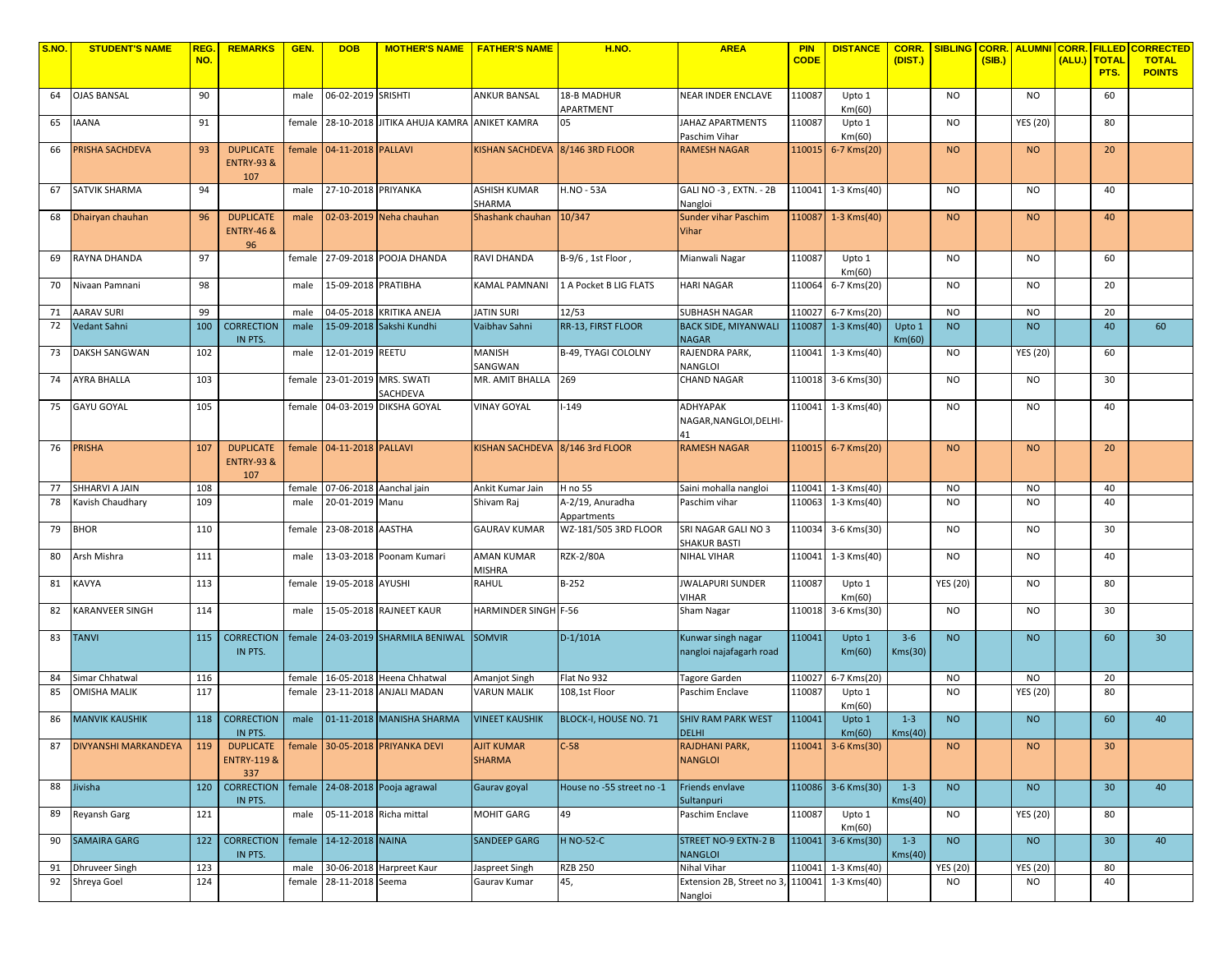| S.NO.      | <b>STUDENT'S NAME</b>       | REG. | <b>REMARKS</b>    | GEN.         | <b>DOB</b>                             | <b>MOTHER'S NAME   FATHER'S NAME</b> |                                  | <b>H.NO.</b>             | <b>AREA</b>                        | <b>PIN</b>       | <b>DISTANCE</b>            | CORR.   | SIBLING CORR. ALUMNI CORR. |        |                        |      | <b>FILLED</b>        | <b>CORRECTED</b>              |
|------------|-----------------------------|------|-------------------|--------------|----------------------------------------|--------------------------------------|----------------------------------|--------------------------|------------------------------------|------------------|----------------------------|---------|----------------------------|--------|------------------------|------|----------------------|-------------------------------|
|            |                             | NO.  |                   |              |                                        |                                      |                                  |                          |                                    | <b>CODE</b>      |                            | (DIST.) |                            | (SIB.) |                        | ALU. | <b>TOTAL</b><br>PTS. | <b>TOTAL</b><br><b>POINTS</b> |
|            |                             |      |                   |              |                                        |                                      |                                  |                          |                                    |                  |                            |         |                            |        |                        |      |                      |                               |
| 93         | PARSHVI MENDIRATTA          | 125  |                   | female       |                                        | 03-03-2018 SEEMA MENDIRATTA          | <b>NIKHIL</b>                    | 715                      | POCKET-1, PASCHIM                  |                  | 110063 3-6 Kms(30)         |         | <b>NO</b>                  |        | <b>NO</b>              |      | 30                   |                               |
|            |                             |      |                   |              |                                        |                                      | MENDIRATTA                       |                          | PURI, PASCHIM VIHAR                |                  |                            |         |                            |        |                        |      |                      |                               |
| 94         | VRITIKA PANDEY              | 127  |                   | female       |                                        | 08-08-2018 Deepa Pandey              | Ajeet Pandey                     | -one/9A                  | Budh Vihar Phase-1                 |                  | 110086 3-6 Kms(30)         |         | <b>NO</b>                  |        | <b>YES (20)</b>        |      | 50                   |                               |
| 95         | Shivansh Kalra              | 131  |                   | male         |                                        | 12-01-2019 Sapna Kalra               | Saurabh Kalra                    | ouse no 12               | road no 23 U.G punjabi             |                  | 110026 3-6 Kms(30)         |         | <b>NO</b>                  |        | N <sub>O</sub>         |      | 30                   |                               |
|            |                             |      |                   |              |                                        |                                      |                                  |                          | Bagh extn                          |                  |                            |         |                            |        |                        |      |                      |                               |
| 96         | KRITI                       | 132  | <b>CORRECTION</b> | female       | 14-03-2019 SHAHI                       |                                      | <b>SUNIL KUMAR</b>               | 491 POCKET 3             | <b>JANTA FLATS PASCHIM</b>         |                  | 110063 1-3 Kms(40)         | $3 - 6$ | <b>NO</b>                  |        | <b>NO</b>              |      | 40                   | 30                            |
|            |                             |      | IN PTS.           |              |                                        |                                      |                                  |                          | PURI PASCHIM VIHAR                 |                  |                            | Kms(30) |                            |        |                        |      |                      |                               |
|            |                             |      |                   |              |                                        |                                      |                                  |                          |                                    |                  |                            |         |                            |        |                        |      |                      |                               |
| 97         | <b>EVAAN KAPUR</b>          | 133  | <b>CORRECTION</b> | male         |                                        | 20-12-2018 DEEPIKA KAPUR             | Varun kapur                      | B-132 2nd floor          | west patel nagar                   | 110008           | Upto 1                     | $3 - 6$ | <b>NO</b>                  |        | <b>NO</b>              |      | 60                   | 30                            |
|            |                             |      | IN PTS.           |              |                                        |                                      |                                  |                          |                                    |                  | Km(60)                     | Kms(30) |                            |        |                        |      |                      |                               |
| 98         | SANVI GUPTA                 | 134  |                   | female       |                                        | 05-08-2018 SIMPLE GUPTA              | VINIT KUMAR                      | A-3/251                  | PASCHIM VIHAR                      | 110063           | 1-3 Kms(40)                |         | <b>NO</b>                  |        | NO                     |      | 40                   |                               |
|            |                             |      |                   |              |                                        |                                      | GUPTA                            |                          |                                    |                  |                            |         |                            |        |                        |      |                      |                               |
| 99         | Navyaan Dhall               | 135  |                   | male         |                                        | 23-07-2018 Nisha Goswami             | Deepak Dhall                     | 127 Milansaar Apartment  | Paschim Vihar Near                 | 110063           | Upto 1                     |         | NO.                        |        | <b>NO</b>              |      | 60                   |                               |
|            |                             |      |                   |              |                                        |                                      |                                  |                          | Peeragarhi Xing                    |                  | Km(60)                     |         |                            |        |                        |      |                      |                               |
|            | 100 Ravya Sindwani          | 136  | <b>CORRECTION</b> | female       |                                        | 13-11-2018 Priti Chopra              | Mohit Kumar                      | $F-269$                  | Mansarover Garden                  | 110015           | Beyond 7                   | $6 - 7$ | <b>NO</b>                  |        | <b>NO</b>              |      | 10                   | 20                            |
|            |                             |      | IN PTS.           |              |                                        |                                      |                                  |                          |                                    |                  | Kms(10)                    | Kms(20) |                            |        |                        |      |                      |                               |
|            | 101 Amogh Kumar             | 137  | <b>CORRECTION</b> | male         |                                        | 06-11-2018 Meenakshi Rani            | Rahul Kumar                      | <b>WZ 30 A</b>           | Keshopur village                   | 110018           | Upto 1                     | $1 - 3$ | <b>NO</b>                  |        | <b>NO</b>              |      | 60                   | 40                            |
|            |                             | 138  | IN PTS.           |              |                                        |                                      |                                  |                          | Vikaspuri                          |                  | Km(60)                     | Kms(40) | <b>NO</b>                  |        |                        |      |                      |                               |
| 102<br>103 | KHYANSH SINGH<br>PAVITR     | 139  |                   | male<br>male | 14-11-2018 NISHA<br>02-02-2019 SHAILZA |                                      | <b>HITESH KUMAR</b><br>DEENDAYAL | 677, POCKET-2,<br>S-1186 | PASCHIM PURI<br><b>MANGOL PURI</b> | 110063<br>110083 | 3-6 Kms(30)<br>1-3 Kms(40) |         | <b>YES (20)</b>            |        | <b>NO</b><br><b>NO</b> |      | 30<br>60             |                               |
| 104        | DEVANSH KUMAR               | 140  |                   | male         | 14-08-2018 MADHU                       |                                      | PRAVEEN KUMAR                    | 844                      | BLOCK-J MANGOL PURI                | 110083           | 1-3 Kms(40)                |         | <b>YES (20)</b>            |        | <b>NO</b>              |      | 60                   |                               |
|            |                             |      |                   |              |                                        |                                      |                                  |                          |                                    |                  |                            |         |                            |        |                        |      |                      |                               |
| 105        | <b>HRIDAAN RAJAT PILLAI</b> | 143  | <b>CORRECTION</b> | male         |                                        | 30-08-2018 ASHA RAJAT PILLAI         | RAJAT                            | $B-89$                   | SHARDAPURI, RAMESH                 | 110015           | Beyond 7                   | $6 - 7$ | <b>NO</b>                  |        | <b>NO</b>              |      | 10                   | 20                            |
|            |                             |      | IN PTS.           |              |                                        |                                      | <b>BALAKRISHNA</b>               |                          | <b>NAGAR</b>                       |                  | Kms(10)                    | Kms(20) |                            |        |                        |      |                      |                               |
|            |                             |      |                   |              |                                        |                                      | PILLAI                           |                          |                                    |                  |                            |         |                            |        |                        |      |                      |                               |
| 106        | <b>VARUN CHETIWAL</b>       | 144  |                   | male         | 24-11-2018 SANGEETA                    |                                      | <b>AMIT CHETIWAL</b>             | H.NO. 699-700 BLOCK - R  | <b>JWALA PURI</b>                  | 110087           | Upto 1                     |         | <b>NO</b>                  |        | NO                     |      | 60                   |                               |
|            |                             |      |                   |              |                                        |                                      |                                  |                          |                                    |                  | Km(60)                     |         |                            |        |                        |      |                      |                               |
| 107        | <b>KAVYA</b>                | 148  |                   | female       | 12-07-2018 PARTIMA                     |                                      | <b>SUMIT GAHLAUT</b>             | FLAT NO.345, GROUND      | SUNDER VIHAR,                      |                  | 110087 1-3 Kms(40)         |         | <b>NO</b>                  |        | NO                     |      | 40                   |                               |
|            |                             |      |                   |              |                                        |                                      |                                  | FLOOR, BLOCK GH-8        | PASCHIM VIHAR                      |                  |                            |         |                            |        |                        |      |                      |                               |
| 108        | Pranavi Gupta               | 150  |                   | female       |                                        | 22-02-2019 Anupa Gupta               | Dinesh Gupta                     | 36                       | Yadav Park Extension,              |                  | 110041 1-3 Kms(40)         |         | <b>NO</b>                  |        | NO                     |      | 40                   |                               |
|            |                             |      |                   |              |                                        |                                      |                                  |                          | Najafgarh Road, Nangloi            |                  |                            |         |                            |        |                        |      |                      |                               |
|            |                             |      |                   |              |                                        |                                      |                                  |                          |                                    |                  |                            |         |                            |        |                        |      |                      |                               |
| 109        | SHOURYA                     | 151  |                   | male         | 03-04-2019 PRIYANKA                    |                                      | <b>ROHIT KUMAR</b>               | $C-19$                   | LAXMI PARK NANGLOI                 |                  | 110041 1-3 Kms(40)         |         | <b>YES (20)</b>            |        | <b>NO</b>              |      | 60                   |                               |
| 110        | SAMARTH ARYA                | 153  |                   | male         |                                        | 09-01-2019 MONA NEGI ARYA            | SAURABH ARYA                     | $Z-S/7$                  | SHIVA ENCLAVE, A4-                 |                  | 110063 1-3 Kms(40)         |         | <b>NO</b>                  |        | <b>YES (20)</b>        |      | 60                   |                               |
|            |                             |      |                   |              |                                        |                                      |                                  |                          | PASCHIM VIHAR                      |                  |                            |         |                            |        |                        |      |                      |                               |
| 111        | Binaisha Duggal             | 154  |                   | female       |                                        | 24-11-2018 Pooja Duggal              | <b>Ankit Duggal</b>              | BF-18, Shiva Enclave     | A-4, Paschim Vihar                 | 110063           | 1-3 Kms(40)                |         | <b>NO</b>                  |        | <b>NO</b>              |      | 40                   |                               |
|            | 112 Vihaan Chaudhary        | 155  |                   | male         |                                        | 16-05-2018 Mrs Yashika               | Mr Girish                        | 105 Airport Apartments   | Vikas Puri                         |                  | 110018 3-6 Kms(30)         |         | <b>NO</b>                  |        | <b>NO</b>              |      | 30                   |                               |
|            |                             |      |                   |              |                                        | Chaudhary                            | Chaudhary                        |                          |                                    |                  |                            |         |                            |        |                        |      |                      |                               |
|            | 113 Anay Mishra             | 156  |                   | male         | 11-10-2018 Reena                       |                                      | Manish Kumar                     | B 210                    | Laxmi Park Nangloi                 |                  | 110041 1-3 Kms(40)         |         | <b>NO</b>                  |        | <b>NO</b>              |      | 40                   |                               |
| 114        | NIMANSH AGGARWAL            | 157  |                   | male         |                                        | 07-05-2018 HIMANSHI AGRAWAL          | Mishra<br><b>NITIN AGGARWAL</b>  | $D-1/289$                | <b>SULTAN PURI</b>                 |                  | 110086 1-3 Kms(40)         |         | <b>NO</b>                  |        | NO                     |      | 40                   |                               |
|            |                             |      |                   |              |                                        |                                      |                                  |                          |                                    |                  |                            |         |                            |        |                        |      |                      |                               |
| 115        | PIYUSH JHA                  | 158  |                   | male         |                                        | 21-10-2018 ARCHANA KUMARI            | RAJ KRISHNA JHA                  | A 303 MTNL STAFF         | ROHINI SEC 3                       |                  | 110085 1-3 Kms(40)         |         | <b>NO</b>                  |        | <b>NO</b>              |      | 40                   |                               |
|            |                             |      |                   |              |                                        |                                      |                                  | <b>QUARTER PKT 4</b>     |                                    |                  |                            |         |                            |        |                        |      |                      |                               |
| 116        | kridha trehan               | 161  |                   | female       |                                        | 13-03-2019 shikha trehan             | chitresh trehan                  | d-357                    | tagore garden extn.                |                  | 110027 3-6 Kms(30)         |         | <b>NO</b>                  |        | <b>NO</b>              |      | 30                   |                               |
| 117        | <b>OJAS SHARMA</b>          | 163  |                   | male         |                                        | 19-01-2019 Dr Manishika Patait       | Dr Amit Kumar                    | C 58, Street 10 Rajdhani | Nangloi                            |                  | 110041 1-3 Kms(40)         |         | YES (20)                   |        | <b>NO</b>              |      | 60                   |                               |
|            |                             |      |                   |              |                                        |                                      | Sharma                           | Park                     |                                    |                  |                            |         |                            |        |                        |      |                      |                               |
| 118        | AADHYA SINGH TOMAR          | 164  |                   | female       |                                        | 20-05-2018 PREETI SINGH              | ANUJ KUMAR                       | 28, BHERA ENCLAVE        | PASCHIM VIHAR                      | 110087           | Upto 1                     |         | NO.                        |        | <b>NO</b>              |      | 60                   |                               |
|            |                             |      |                   |              |                                        | <b>TOMAR</b>                         | <b>TOMAR</b>                     |                          |                                    |                  | Km(60)                     |         |                            |        |                        |      |                      |                               |
| 119        | <b>MISHIKA</b>              | 165  |                   | female       | 18-06-2018 Anju                        |                                      | <b>KAMAL YADAV</b>               | House no 120             | Ahir mohalla, Nangloi              | 110041           | $1-3$ Kms $(40)$           |         | <b>NO</b>                  |        | <b>NO</b>              |      | 40                   |                               |
| 120        | SAATVIK GAHLAUT             | 167  |                   | male         | 11-05-2018 pooja                       |                                      | LT.PARAMJEET                     | 513/7                    | <b>ASHOK MOHALLA</b>               | 110041           | 1-3 Kms(40)                |         | <b>NO</b>                  |        | <b>NO</b>              |      | 40                   |                               |
|            |                             |      |                   |              |                                        |                                      | GAHLAUT                          |                          | NANGLOI                            |                  |                            |         |                            |        |                        |      |                      |                               |
|            | 121 Anant Kashyap           | 168  | <b>CORRECTION</b> | male         | 29-01-2019 Neetu                       |                                      | Naveen Kumar                     | House no 8, K block      | Mangolpuri                         |                  | 110083 3-6 Kms(30)         | $1 - 3$ | <b>NO</b>                  |        | <b>NO</b>              |      | 30 <sup>°</sup>      | 40                            |
|            |                             |      | IN PTS.           |              |                                        |                                      |                                  |                          |                                    |                  |                            | Kms(40) |                            |        |                        |      |                      |                               |
|            | 122 MAYRA                   | 169  |                   | female       |                                        | 16-07-2018 FALKI BANSAL              | <b>MAYANK SINGHLA</b>            | <b>B-7/6 3 FLOOR</b>     | MIANWALI NAGAR                     | 110087           | Upto 1                     |         | <b>NO</b>                  |        | <b>NO</b>              |      | 60                   |                               |
|            |                             |      |                   |              |                                        |                                      |                                  |                          |                                    |                  | Km(60)                     |         |                            |        |                        |      |                      |                               |
|            | 123 kiara singla            | 170  |                   | female       |                                        | 29-03-2019 shubra namdeo             | tushar singla                    | 41 road number 41 flat   | west punjabi bagh                  |                  | 110026 3-6 Kms(30)         |         | <b>NO</b>                  |        | <b>NO</b>              |      | 30                   |                               |
|            | 124 Ridhi Rajput            | 172  |                   |              |                                        | 01-11-2018 Bhawna Singh              |                                  | no.10                    |                                    |                  | 110041 3-6 Kms(30)         |         |                            |        |                        |      |                      |                               |
|            |                             |      |                   | female       |                                        |                                      | Dharmender Rajput E-6            |                          | Amar Colony NANGLOI                |                  |                            |         | NO                         |        | <b>NO</b>              |      | 30                   |                               |
|            |                             |      |                   |              |                                        |                                      |                                  |                          |                                    |                  |                            |         |                            |        |                        |      |                      |                               |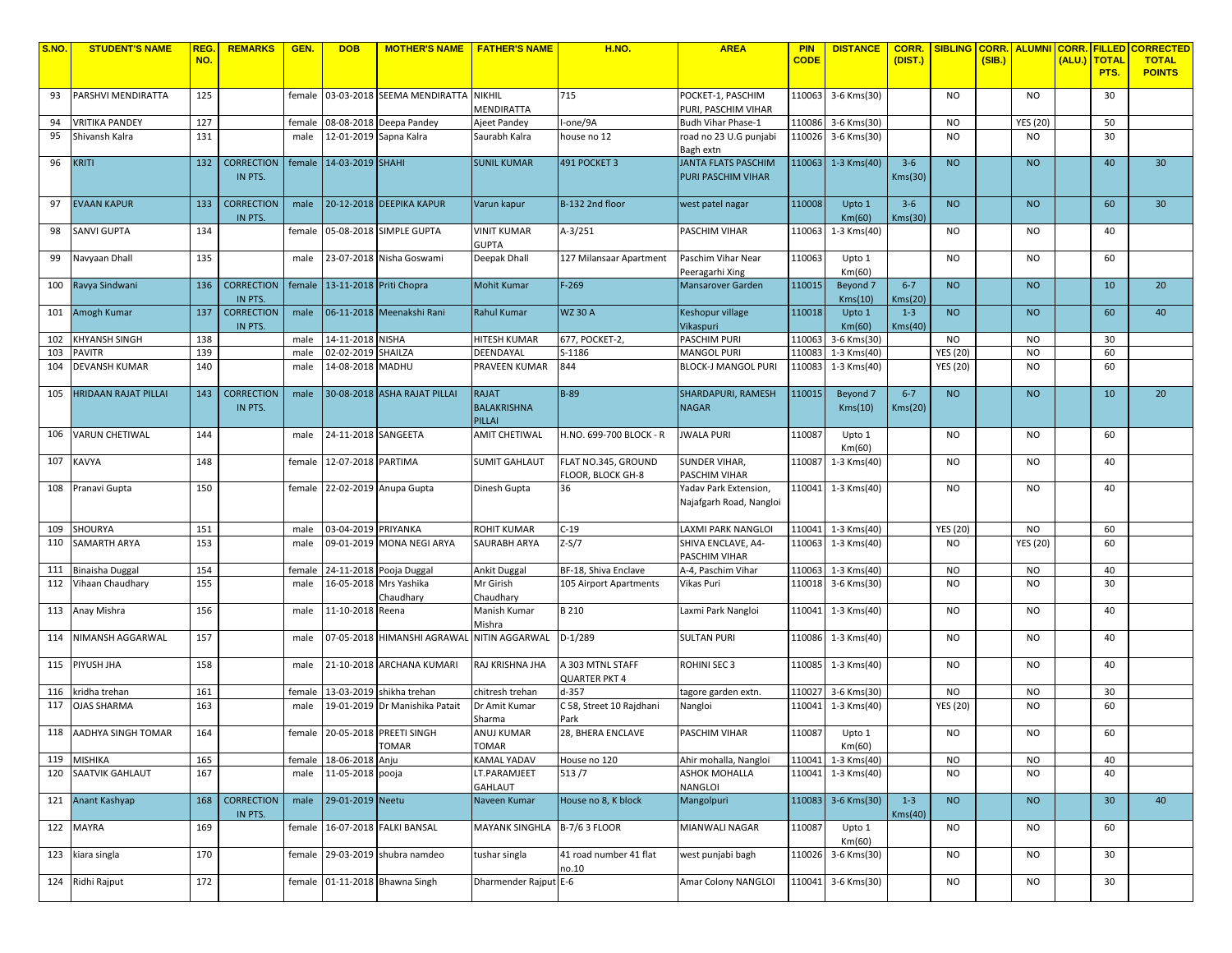| S.NO. | <b>STUDENT'S NAME</b> | <b>REG</b> | <b>REMARKS</b>               | GEN.   | <b>DOB</b>            | <b>MOTHER'S NAME</b>        | <b>FATHER'S NAME</b>  | <b>H.NO.</b>                          | <b>AREA</b>                                  | <b>PIN</b>  | <b>DISTANCE</b>       | CORR.              | <b>SIBLING</b>  | <b>CORR.</b> | <b>ALUMNI CORR.</b> |        | <b>FILLED</b>        | <b>CORRECTED</b>              |
|-------|-----------------------|------------|------------------------------|--------|-----------------------|-----------------------------|-----------------------|---------------------------------------|----------------------------------------------|-------------|-----------------------|--------------------|-----------------|--------------|---------------------|--------|----------------------|-------------------------------|
|       |                       | NO.        |                              |        |                       |                             |                       |                                       |                                              | <b>CODE</b> |                       | (DIST.)            |                 | (SIB.)       |                     | (ALU.) | <b>TOTAL</b><br>PTS. | <b>TOTAL</b><br><b>POINTS</b> |
|       | 125 JIYA VERMA        | 173        |                              | female |                       | 21-09-2018 SUNITA VERMA     | <b>MANOJ KUMAR</b>    | S 2/42 MANGAL BAZAR                   | <b>SWARN PARK MUNDKA</b>                     | 110041      | 3-6 Kms(30)           |                    | <b>YES (20)</b> |              | <b>NO</b>           |        | 50                   |                               |
|       |                       |            |                              |        |                       |                             | VERMA                 | ROAD                                  | <b>NANGLOI</b>                               |             |                       |                    |                 |              |                     |        |                      |                               |
| 126   | <b>ARJUN SINGH</b>    | 174        | <b>CORRECTION</b>            | male   |                       | 06-07-2018 Dipika singh     | <b>SONPAL SINGH</b>   | D-183A khasra no-57/11                | Nangloi                                      | 110041      | Upto 1                | $1 - 3$            | <b>NO</b>       |              | <b>NO</b>           |        | 60                   | 40                            |
|       |                       |            | IN PTS.                      |        |                       |                             |                       | <b>Extenstion-2D Rajinder</b><br>park |                                              |             | Km(60)                | Kms(40)            |                 |              |                     |        |                      |                               |
|       | 127 SAIRA SINGLA      | 176        |                              | female | 05-04-2019 PRIYANKA   |                             | <b>ANKIT SINGLA</b>   | 58                                    | <b>EXTENTION-2 NANGLOI</b>                   |             | 110041 1-3 Kms(40)    |                    | NO.             |              | <b>YES (20)</b>     |        | 60                   |                               |
|       |                       |            |                              |        |                       |                             |                       |                                       |                                              |             |                       |                    |                 |              |                     |        |                      |                               |
| 128   | Tavish Arneja         | 177        |                              | male   |                       | 10-03-2019 Deepti Gupta     | Rahul Arneja          | 147/3rd floor, Pocket-<br>1,Sector-20 | Rohini                                       |             | 110086 3-6 Kms(30)    |                    | <b>NO</b>       |              | <b>NO</b>           |        | 30                   |                               |
| 129   | Reyansh Khandelwal    | 178        | <b>CORRECTION</b>            | male   | 22-06-2018 Meenu      |                             | <b>Prashant Kumar</b> | $P-3/118$                             | C Block                                      | 110086      | Upto 1                | $1 - 3$            | <b>NO</b>       |              | <b>NO</b>           |        | 60                   | 40                            |
|       |                       |            | IN PTS.                      |        |                       |                             |                       |                                       |                                              |             | Km(60)                | Kms(40)            |                 |              |                     |        |                      |                               |
| 130   | eevika Vashistha      | 180        | <b>CORRECTION</b><br>IN PTS. | female |                       | 28-07-2018 Kanika Sharma    | Vishal sharma         | C 108                                 | Rajdhani park                                | 110041      | 3-6 Kms(30)           | $1 - 3$<br>Kms(40) | <b>NO</b>       |              | <b>NO</b>           |        | 30 <sup>°</sup>      | 40                            |
| 131   | SAMAIRA TANEJA        | 181        |                              | female |                       | 30-07-2018 MRS. SHAFFALI    | MR. PIYUSH            | A-1/18 MIANWALI NAGAR                 | PASCHIM VIHAR                                | 110087      | Upto 1                |                    | <b>NO</b>       |              | <b>NO</b>           |        | 60                   |                               |
|       |                       |            |                              |        |                       |                             | TANEJA                |                                       |                                              |             | Km(60)                |                    |                 |              |                     |        |                      |                               |
| 132   | <b>TAKSH</b>          | 182        |                              | male   |                       | 28-01-2019 CHETNA YADAV     | ANUJ                  | $c - 51/2$                            | TYAGI VIHAR NANGLOI                          | 110041      | 1-3 Kms(40)           |                    | <b>NO</b>       |              | <b>NO</b>           |        | 40                   |                               |
| 133   | Vyaan                 | 183        |                              | male   |                       | 15-09-2018 Priyanka Goswami | Karan Goswami         | V-316(2 FLOOR)                        | *Rajouri garden                              | 110027      | 3-6 Kms(30)           |                    | <b>NO</b>       |              | <b>NO</b>           |        | 30                   |                               |
| 134   | Rayaan Vinayak        | 185        |                              | male   |                       | 04-03-2019 Swati Sharma     | Prince Vinayak        | 715                                   | Four Story Flats Rajouri                     |             | 110027 3-6 Kms(30)    |                    | <b>NO</b>       |              | <b>NO</b>           |        | 30                   |                               |
|       |                       |            |                              |        |                       |                             |                       |                                       | Garden, Vishal Enclave                       |             |                       |                    |                 |              |                     |        |                      |                               |
| 135   | <b>MANAN TAYAL</b>    | 186        |                              | male   |                       | 02-11-2018 NIKITA GUPTA     | <b>MANISH TAYAL</b>   | 120, FIRST FLOOR                      | <b>B3 BLOCK, PASCHIM</b>                     | 110063      | 1-3 Kms(40)           |                    | <b>NO</b>       |              | <b>NO</b>           |        | 40                   |                               |
| 136   | Dhairya               | 188        |                              | male   | 05-05-2018 Preeti     |                             | Deepak Gupta          | A-97,                                 | <b>VIHAR</b><br>Extension 2C, Nangloi        | 110041      | 1-3 Kms(40)           |                    | <b>NO</b>       |              | <b>NO</b>           |        | 40                   |                               |
| 137   | AARADHA JHA           | 190        |                              | female | 20-12-2018 MALA JHA   |                             | <b>PRADIP JHA</b>     | 313/C                                 | <b>BHAGYA VIHAR</b>                          | 110086      | Beyond 7              |                    | <b>NO</b>       |              | <b>NO</b>           |        | 10                   |                               |
|       |                       |            |                              |        |                       |                             |                       |                                       |                                              |             | Kms(10)               |                    |                 |              |                     |        |                      |                               |
| 138   | Akshar Malhotra       | 193        |                              | male   |                       | 30-12-2018 Pooja Sahni      | Pratham Malhotra      | RZD-87A                               | Nihal Vihar                                  | 110041      | 1-3 Kms(40)           |                    | <b>NO</b>       |              | <b>NO</b>           |        | 40                   |                               |
| 139   | <b>KRISHA</b>         | 194        | <b>DUPLICATE</b>             | female |                       | 01-03-2018 KIRTI YADAV      | <b>GAURAV</b>         | FLAT NO 770 DDA MIG                   | <b>MADIPUR</b>                               |             | 110063 3-6 Kms(30)    |                    | <b>NO</b>       |              | <b>NO</b>           |        | 30                   |                               |
|       |                       |            | <b>ENTRY-194 &amp;</b>       |        |                       |                             |                       | <b>FLATS</b>                          |                                              |             |                       |                    |                 |              |                     |        |                      |                               |
| 140   | <b>KRISHA</b>         | 196        | 196<br><b>DUPLICATE</b>      | female |                       | 19-05-2018 KIRTI YADAV      | <b>GAURAV</b>         | FLAT NO 770, DDA MIG                  | <b>MADIPUR</b>                               |             | 110063 3-6 Kms(30)    |                    | <b>NO</b>       |              | <b>NO</b>           |        | 30                   |                               |
|       |                       |            | <b>ENTRY-194 &amp;</b>       |        |                       |                             |                       | FLATS,                                |                                              |             |                       |                    |                 |              |                     |        |                      |                               |
|       |                       |            | 196                          |        |                       |                             |                       |                                       |                                              |             |                       |                    |                 |              |                     |        |                      |                               |
| 141   | <b>RUSHANK SHARMA</b> | 201        |                              | male   |                       | 11-10-2018 JAGRITI SHARMA   | <b>VISHAL SHARMA</b>  | H.NO-1-25                             | GALI NO-10 SHIV RAM<br><b>PARK NANGLOI</b>   | 110041      | 6-7 Kms(20)           |                    | <b>NO</b>       |              | <b>NO</b>           |        | 20                   |                               |
| 142   | <b>MYRA GARED</b>     | 202        |                              | female |                       | 10-05-2018 SALONI AGGARWAL  | <b>PUNEET KUMAR</b>   | wz-26                                 | <b>TATARPUR NEAR</b>                         |             | 110027 3-6 Kms(30)    |                    | <b>NO</b>       |              | <b>NO</b>           |        | 30                   |                               |
|       |                       |            |                              |        |                       |                             |                       |                                       | <b>TAGORE GARDEN METRO</b><br><b>STATION</b> |             |                       |                    |                 |              |                     |        |                      |                               |
| 143   | Rivanshi Juneja       | 203        |                              | female |                       | 07-11-2018 Himani Juneja    | Shobhit Juneja        | House No. 12 Road No. 27              | East Punjabi Bagh                            |             | 110026 3-6 Kms(30)    |                    | <b>NO</b>       |              | <b>NO</b>           |        | 30                   |                               |
|       |                       |            |                              |        |                       |                             |                       |                                       |                                              |             |                       |                    |                 |              |                     |        |                      |                               |
| 144   | <b>KAYNA JAIN</b>     | 206        |                              | female |                       | 14-03-2019 RUCHIKA JAIN     | ROHIT JAIN            | 312, 313, III FLOOR                   | POCKET-4, SECTOR-22,<br>ROHINI               |             | 110086 6-7 Kms(20)    |                    | <b>NO</b>       |              | <b>NO</b>           |        | 20                   |                               |
| 145   | Yashvi jain           | 207        | <b>CORRECTION</b>            | male   | 20-10-2018 Seema Jain |                             | Deepak Jain           | Y - block 881 -82                     | Nangloi                                      | 110041      | Upto 1                | $1 - 3$            | <b>NO</b>       |              | <b>NO</b>           |        | 60                   | 40                            |
| 146   | SVARA GROVER          | 208        | IN PTS.                      | female |                       | 05-02-2019 VINITA GOVER     | <b>AMIT GROVER</b>    | C 784                                 | VIKASPURI                                    | 110018      | Km(60)<br>3-6 Kms(30) | Kms(40)            | <b>NO</b>       |              | <b>NO</b>           |        | 30                   |                               |
| 147   | PRAJWAL SINGH         | 211        |                              | male   | 17-09-2018 PREETI     |                             | PRAVEEN KUMAR         | RZC-236.KHASRA NO.-78/4               | NIHAL VIHAR NANGLOI                          | 110041      | 1-3 Kms(40)           |                    | <b>NO</b>       |              | <b>NO</b>           |        | 40                   |                               |
|       |                       |            |                              |        |                       |                             |                       |                                       |                                              |             |                       |                    |                 |              |                     |        |                      |                               |
|       | 148 SHARVIL KAUSHIK   | 214        |                              | male   |                       | 14-09-2018 DIVYA SOOD       | GAURAV KAUSHIK H-81   |                                       | SHIVAJI PARK, WEST<br>PUNJABI BAGH           |             | 110026 3-6 Kms(30)    |                    | <b>NO</b>       |              | <b>NO</b>           |        | 30                   |                               |
|       | 149 KASHVI AGGARWAL   | 215        |                              | female |                       | 16-03-2019 MEGHA AGGARWAL   | <b>ASHISH</b>         | A-4                                   | <b>FRIENDS</b>                               |             | 110441 1-3 Kms(40)    |                    | <b>NO</b>       |              | <b>NO</b>           |        | 40                   |                               |
|       |                       |            |                              |        |                       |                             | AGGARWAL              |                                       | ENCLAVE, RAJENDRA                            |             |                       |                    |                 |              |                     |        |                      |                               |
|       | 150 Mudit             | 217        |                              | male   | 23-01-2019 Varnika    |                             | Rohit Kumar           | 438                                   | PARK NANGLOI<br>Village-Neelwal TIKRI        | 110041      | Beyond 7              |                    | <b>NO</b>       |              | <b>NO</b>           |        | 10                   |                               |
|       |                       |            |                              |        |                       |                             |                       |                                       | KALAN                                        |             | Kms(10)               |                    |                 |              |                     |        |                      |                               |
| 151   | Aarav Manchanda       | 218        | <b>CORRECTION</b><br>IN PTS. | male   |                       | 26-06-2018 Preeti Manchanda | Sumit Manchanda       | A 3/34                                | Moti Nagar                                   | 110015      | Beyond 7<br>Kms(10)   | $3 - 6$<br>Kms(30) | <b>NO</b>       |              | <b>NO</b>           |        | 10                   | 30                            |
|       | 152 AISHANYA SONI     | 222        |                              | female |                       | 06-08-2018 PREETY SONI      | <b>MANISH SONI</b>    | H.NO.-85-A                            | RAJENDRA PARK EXTN.,                         | 110041      | 1-3 Kms(40)           |                    | <b>NO</b>       |              | <b>NO</b>           |        | 40                   |                               |
|       |                       |            |                              |        |                       |                             |                       |                                       | NANGLOI                                      |             |                       |                    |                 |              |                     |        |                      |                               |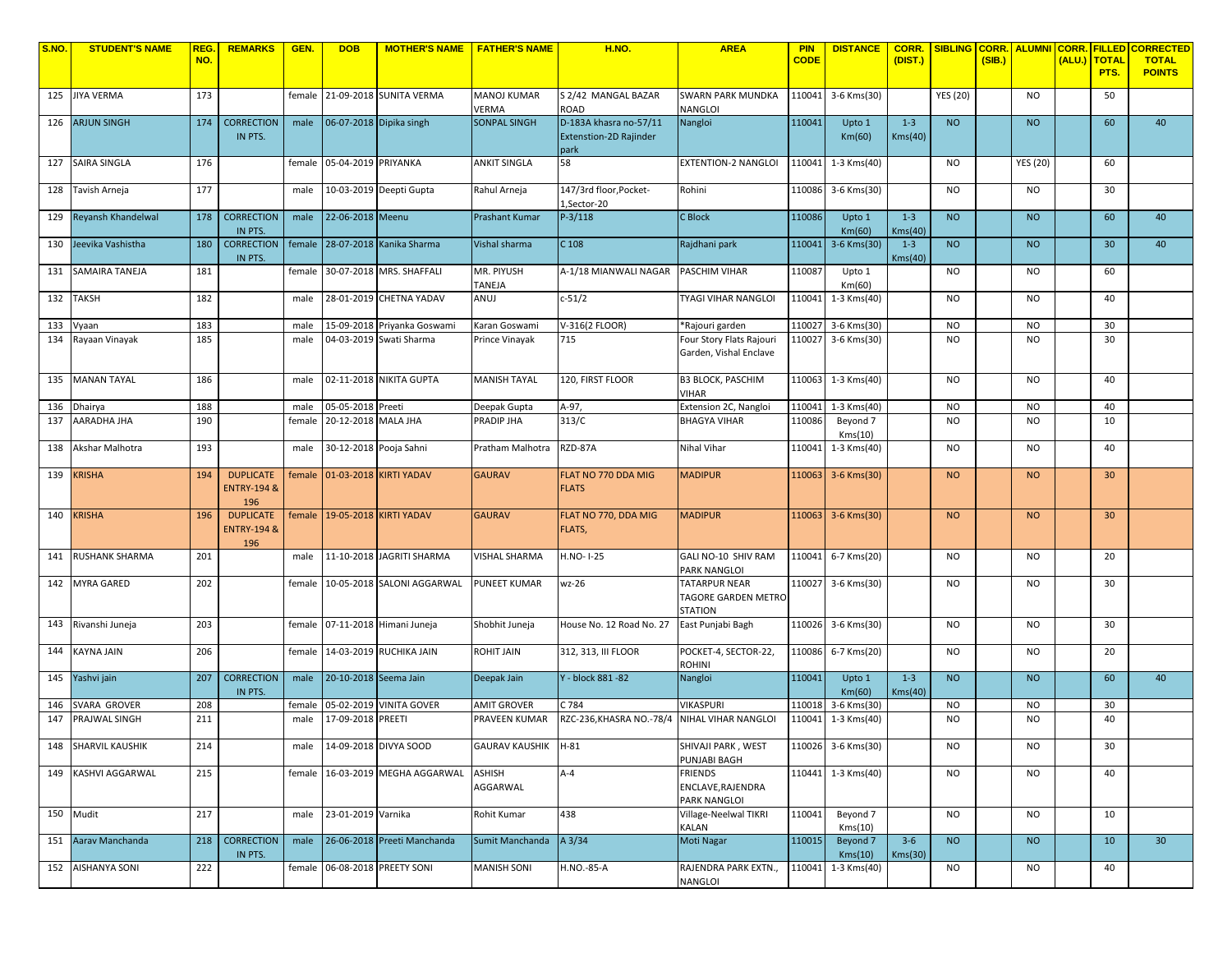| <b>S.NO.</b> | <b>STUDENT'S NAME</b>  | <b>REG</b> | <b>REMARKS</b>                                                                    | GEN.   | <b>DOB</b>           | <b>MOTHER'S NAME</b>          | <b>FATHER'S NAME</b>                 | <b>H.NO.</b>                     | <b>AREA</b>                                                           | <b>PIN</b><br><b>CODE</b> | <b>DISTANCE</b>     | <b>CORR.</b>       | <b>SIBLING</b>  | <b>CORR.</b> | <b>ALUMNI CORR.</b> |        | <b>FILLED</b>        | <b>CORRECTED</b>              |
|--------------|------------------------|------------|-----------------------------------------------------------------------------------|--------|----------------------|-------------------------------|--------------------------------------|----------------------------------|-----------------------------------------------------------------------|---------------------------|---------------------|--------------------|-----------------|--------------|---------------------|--------|----------------------|-------------------------------|
|              |                        | NO.        |                                                                                   |        |                      |                               |                                      |                                  |                                                                       |                           |                     | (DIST.)            |                 | (SIB.)       |                     | (ALU.) | <b>TOTAL</b><br>PTS. | <b>TOTAL</b><br><b>POINTS</b> |
|              | 153 OMAANSH            | 223        |                                                                                   | male   |                      | 23-03-2018 MADHU SHARMA       | <b>VISHNU</b>                        | $D-29$                           | RAJDHANI PARK<br>NANGLOI                                              |                           | 110041 3-6 Kms(30)  |                    | <b>NO</b>       |              | <b>NO</b>           |        | 30                   |                               |
|              | 154 HASHVI             | 225        | <b>CORRECTION</b><br>IN PTS.                                                      | female | 24-12-2018 NEERAJ    |                               | <b>ASHISH CHAMAN</b>                 | 304C                             | BG6                                                                   |                           | 110063 3-6 Kms(30)  | $1 - 3$<br>Kms(40) | <b>NO</b>       |              | <b>NO</b>           |        | 30                   | 40                            |
| 155          | <b>VIHAAN ARORA</b>    | 226        | <b>CORRECTION</b><br>IN PTS.                                                      | male   |                      | 30-03-2019 ARTI ARORA         | <b>NOT APPLICABLE</b>                | <b>WZ 2080 FF</b>                | <b>MULTANI MOHALLA</b><br><b>RANI BAGH NORTH WEST</b><br><b>DELHI</b> |                           | 110034 6-7 Kms(20)  | $3 - 6$<br>Kms(30) | <b>NO</b>       |              | <b>NO</b>           |        | 20                   | 30 <sup>°</sup>               |
|              | 156 KRIDAY BANSAL      | 228        |                                                                                   | male   |                      | 30-10-2018 MONIKA BANSAL      | <b>NITIN KUMAR</b><br><b>BANSAL</b>  | A-38 Lane No. 3                  | SHIVRAM PARK NANGLOI 110041 1-3 Kms(40)                               |                           |                     |                    | <b>YES (20)</b> |              | NO.                 |        | 60                   |                               |
|              | 157 Garima Naib        | 229        | <b>CORRECTION</b><br>IN PTS.                                                      | female | 04-06-2018 Indu Naib |                               | <b>Bharat Bhushan</b><br><b>Naib</b> | 118 Bhera Enclave                | Paschim Vihar                                                         |                           | 110087 1-3 Kms(40)  | Upto 1<br>Km(60)   | <b>NO</b>       |              | <b>NO</b>           |        | 40                   | 60                            |
| 158          | Garvit Naib            | 230        | <b>CORRECTION</b><br>IN PTS.                                                      | male   | 04-06-2018 Indu Naib |                               | <b>Bharat Bhushan</b><br><b>Naib</b> | 118 Bhera Enclave                | Paschim Vihar                                                         | 110087                    | $1-3$ Kms $(40)$    | Upto 1<br>Km(60)   | <b>NO</b>       |              | <b>NO</b>           |        | 40                   | 60                            |
| 159          | Riyansh lakra          | 231        |                                                                                   | male   | 06-03-2018 khushboo  |                               | <b>AAVESH</b>                        | H.NO.601                         | <b>MUNDKA</b>                                                         | 110041                    | 3-6 Kms(30)         |                    | <b>NO</b>       |              | <b>YES (20)</b>     |        | 50                   |                               |
| 160          | Aditya Sharma          | 232        |                                                                                   | male   |                      | 08-06-2018 Rajni Sharma       | Harish Sharma                        | F 152                            | Adhyapak Nagar Nangloi                                                |                           | 110041 3-6 Kms(30)  |                    | <b>NO</b>       |              | <b>NO</b>           |        | 30                   |                               |
|              | 161 Shaurya Singh      | 233        | <b>CORRECTION</b><br>IN PTS.                                                      | male   |                      | 09-05-2018 Pooja singh        | Lal Krishna Singh                    | A-33/C New DDA Flats             | Paschim Puri Paschim<br>Vihar                                         | 110063                    | Upto 1<br>Km(60)    | $3 - 6$<br>Kms(30) | <b>NO</b>       |              | <b>NO</b>           |        | 60                   | 30 <sup>°</sup>               |
| 162          | KANISTH LAKRA          | 234        |                                                                                   | male   |                      | 25-03-2018 SEEMA LAKRA        | <b>NAVEEN LAKRA</b>                  | H.NO.601                         | <b>MUNDKA</b>                                                         | 110041                    | 3-6 Kms(30)         |                    | <b>NO</b>       |              | NO.                 |        | 30                   |                               |
| 163          | <b>TAVISHI</b>         | 237        | <b>CORRECTION</b><br>IN PTS.                                                      | female | 24-03-2019 Madhu     |                               | <b>Jatin Kumar</b>                   | A-6/336-B janta Flats            | Paschim Vihar                                                         | 110063                    | 3-6 Kms(30)         | $1 - 3$<br>Kms(40) | <b>NO</b>       |              | <b>NO</b>           |        | 30                   | 40                            |
| 164          | KAVYA                  | 238        |                                                                                   | female |                      | 25-03-2018 SEEMA LAKRA        | <b>NAVEEN LAKRA</b>                  | H.NO.601                         | MUNDKA                                                                | 110041                    | 3-6 Kms(30)         |                    | NO.             |              | NO                  |        | 30                   |                               |
| 165          | Kavya Shukla           | 240        |                                                                                   | female |                      | 03-08-2018 Seema Shukla       | Devesh Shukla                        | G-298/B                          | Adhyapak Nagar, Nangloi                                               | 110032                    | 3-6 Kms(30)         |                    | <b>NO</b>       |              | N <sub>O</sub>      |        | 30                   |                               |
|              | 166 Myra Shukla        | 241        |                                                                                   | female |                      | 03-08-2018 Seema Shukla       | Devesh Shukla                        | G-298/B                          | Adhyapak Nagar, Nagloi                                                |                           | 110041 3-6 Kms(30)  |                    | <b>NO</b>       |              | <b>NO</b>           |        | 30                   |                               |
|              | 167 Devyansh           | 242        | <b>CORRECTION</b><br>IN PTS.                                                      | male   |                      | 05-07-2018 Deepika saini      | Parmod kumar                         | S 2/9A swarnpark                 | Mundka                                                                | 110041                    | Upto 1<br>Km(60)    | $3 - 6$<br>Kms(30) | <b>YES (20)</b> |              | <b>NO</b>           |        | 80                   | 50                            |
| 168          | Granthna               | 243        |                                                                                   | female |                      | 24-05-2018 Neha pandey        | Anil kumar dubey                     | B-556                            | Mangol puri                                                           | 110083                    | 1-3 Kms(40)         |                    | <b>NO</b>       |              | <b>NO</b>           |        | 40                   |                               |
|              | 169 Avika              | 245        |                                                                                   | female | 11-08-2018 Bhawna    |                               | Amit Kumar                           | B-300                            | walapuri, sunder vihar                                                | 110087                    | Upto 1<br>Km(60)    |                    | <b>NO</b>       |              | <b>NO</b>           |        | 60                   |                               |
|              | 170 BHAVYA GOEL        | 246        |                                                                                   | female |                      | 18-01-2019 RITU SHARMA        | <b>GORAV GOEL</b>                    | A1/41,2nd Floor                  | Paschim Vihar                                                         | 110063                    | Upto 1<br>Km(60)    |                    | <b>NO</b>       |              | <b>NO</b>           |        | 60                   |                               |
|              | 171 HIMANYA VAID       | 247        |                                                                                   | female |                      | 24-12-2018 RUMIKA VAID        | <b>JATIN VAID</b>                    | FLAT NO. 409, VIRAT<br>APARTMENT | PASCHIM VIHAR,<br>ROHTAK ROAD                                         | 110087                    | Upto 1<br>Km(60)    |                    | <b>NO</b>       |              | <b>NO</b>           |        | 60                   |                               |
|              | 172 AARADHYA JHA       | 253        |                                                                                   | female | 20-12-2018 MALA JHA  |                               | PRADIP KUMAR<br>JHA                  | 313/C, BLOCK-B                   | BHAGYA VIHAR, RANI<br>KHARA                                           | 110081                    | Beyond 7<br>Kms(10) |                    | <b>NO</b>       |              | <b>NO</b>           |        | 10                   |                               |
|              | 173 Shubham Srivastava | 256        |                                                                                   | male   |                      | 31-10-2018 Neetika Srivastava | Praveen Srivastava                   | 20                               | Venus Apartment<br>PASCHIM VIHAR                                      | 110087                    | Upto 1<br>Km(60)    |                    | <b>NO</b>       |              | <b>NO</b>           |        | 60                   |                               |
|              | 174 Shiva Gaur         | 257        | <b>CORRECTION</b><br>IN PTS.                                                      | male   |                      | 11-08-2018 Sneh Sharma        | <b>Manish Sharma</b>                 | 18                               | Jahaz Apartment                                                       | 110087                    | 1-3 Kms(40)         | Upto 1<br>Km(60)   | <b>NO</b>       |              | <b>NO</b>           |        | 40                   | 60                            |
| 175          | <b>Athary Jain</b>     | 260        | <b>CORRECTION</b><br>IN PTS.                                                      | male   |                      | 20-05-2018 Deepika Sharma     | abhishek jain                        | 831, vikas kunj                  | vikas puri                                                            | 110018                    | 6-7 Kms(20)         | $3 - 6$<br>Kms(30) | <b>NO</b>       |              | <b>NO</b>           |        | 20                   | 30                            |
| 176          | RIPUDAMAN SHARMA       | 261        |                                                                                   | female |                      | 03-08-2018 ANJU SHARMA        | KRISHANGOPAL<br>SHARMA               | B 353                            | Jwalapuri                                                             | 110087                    | Upto 1<br>Km(60)    |                    | <b>NO</b>       |              | <b>NO</b>           |        | 60                   |                               |
|              | 177 SUMEDHA PRAJAPATI  | 262        |                                                                                   | female |                      | 21-11-2018 KM ARTI PRAJAPATI  | <b>BHIM SAN</b>                      | G-1 15/16                        | KUNWAR SINGH NAGAR<br>STREET NO 25 AND 27<br><b>NANGLOI</b>           | 110041                    | 3-6 Kms(30)         |                    | <b>NO</b>       |              | N <sub>O</sub>      |        | 30                   |                               |
|              | 178 Ananya Ahuja       | 263        |                                                                                   | female |                      | 06-11-2018 Himani Kohli       | Ankit Ahuja                          | G-28 123 124 IInd Floor          | Sec-3 Rohini                                                          |                           | 110085 3-6 Kms(30)  |                    | <b>NO</b>       |              | <b>NO</b>           |        | 30                   |                               |
|              | 179 Shivansh Bathla    | 265        | <b>CORRECTION</b><br>IN PTS.                                                      | male   |                      | 28-03-2019 Charu Bathla       | Lalit Bathla                         | 8/66                             | Moti nagar                                                            |                           | 110015 6-7 Kms(20)  | $3 - 6$<br>Kms(30) | <b>NO</b>       |              | <b>NO</b>           |        | 20                   | 30 <sup>°</sup>               |
|              | 180 Bhargav Grover     | 266        |                                                                                   | male   |                      | 08-12-2018 Bhawna Grover      | <b>Hemant Grover</b>                 | 3566, 3rd Floor                  | Raja Park Near Rani Bagh                                              |                           | 110034 3-6 Kms(30)  |                    | <b>NO</b>       |              | <b>YES (20)</b>     |        | 50                   |                               |
|              | 181 Tejas Lakra        | 269        | <b>DUPLICATE</b><br><b>ENTRY-269 &amp;</b><br>320<br><b>CORRECTION</b><br>IN PTS. | male   | 24-09-2018 Rekha     |                               | Sandeep Lakra                        | H.no.658                         | Mundka                                                                | 110041                    | Upto 1<br>Km(60)    | $3-6$<br>Kms(30)   | <b>NO</b>       |              | <b>NO</b>           |        | 60                   | 30 <sup>°</sup>               |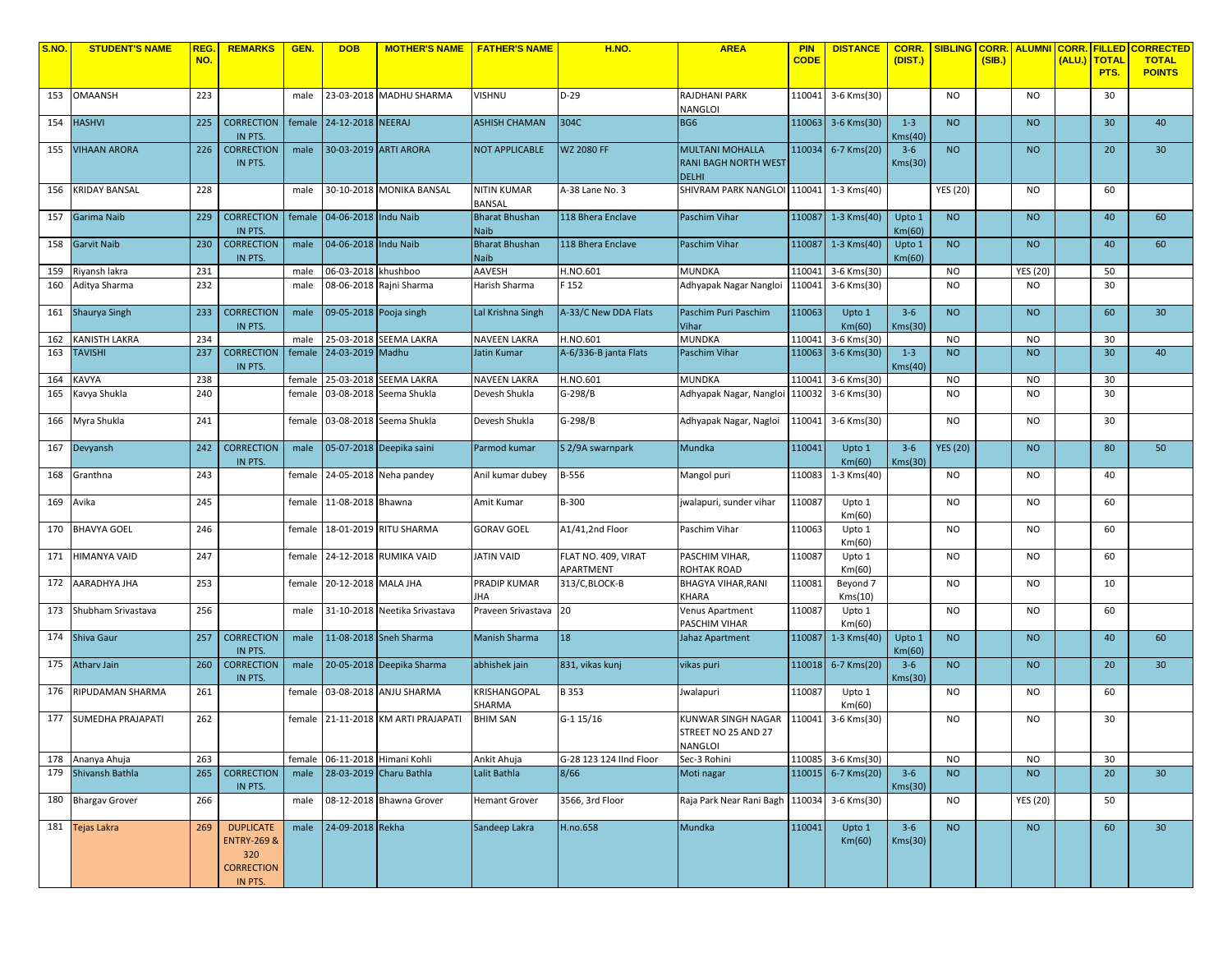| <b>S.NO.</b> | <b>STUDENT'S NAME</b>         | REG        | <b>REMARKS</b>               | GEN.           | <b>DOB</b>               | <b>MOTHER'S NAME</b>                           | <b>FATHER'S NAME</b>   | H.NO.                                            | <b>AREA</b>                                       | <b>PIN</b>       | <b>DISTANCE</b>            | CORR.              | <b>SIBLING</b>         |           | <b>CORR. ALUMNI CORR.</b> |                      | <b>FILLED CORRECTED</b>       |
|--------------|-------------------------------|------------|------------------------------|----------------|--------------------------|------------------------------------------------|------------------------|--------------------------------------------------|---------------------------------------------------|------------------|----------------------------|--------------------|------------------------|-----------|---------------------------|----------------------|-------------------------------|
|              |                               | NO.        |                              |                |                          |                                                |                        |                                                  |                                                   | <b>CODE</b>      |                            | (DIST.)            |                        | (SIB.)    |                           | (ALU.) TOTAL<br>PTS. | <b>TOTAL</b><br><b>POINTS</b> |
|              |                               |            |                              |                |                          |                                                |                        |                                                  |                                                   |                  |                            |                    |                        |           |                           |                      |                               |
|              | 182 AARSHABH KUMAR            | 275        |                              | male           |                          | 09-11-2018 INDRAWATI YADAV                     | <b>ARVIND KUMAR</b>    | 121A                                             | KUNWAR SINGH NAGAR                                |                  | 110041 3-6 Kms(30)         |                    | <b>YES (20)</b>        |           | <b>NO</b>                 | 50                   |                               |
|              |                               |            |                              |                |                          |                                                |                        |                                                  | <b>BLOCK C GALI NO 10</b>                         |                  |                            |                    |                        |           |                           |                      |                               |
|              |                               |            |                              |                |                          |                                                |                        |                                                  | VANGLOI                                           |                  |                            |                    | <b>NO</b>              |           |                           |                      |                               |
|              | 183 VRIDHI SURI               | 276        |                              | female         |                          | 18-01-2019 MEGHA SARNA                         | <b>SANDEEP SURI</b>    | T 1865 FAIZ ROAD ASHOKA<br>PAHARI KAROL BAGH NEW | <b>KAROL BAGH</b>                                 | 110005           | Beyond 7<br>Kms(10)        |                    |                        |           | <b>NO</b>                 | 10                   |                               |
|              |                               |            |                              |                |                          |                                                |                        | <b>DELHI</b>                                     |                                                   |                  |                            |                    |                        |           |                           |                      |                               |
|              | 184 SHIVYANSH SINGH           | 278        |                              | male           |                          | 02-04-2018 CHANDANI SINGH                      | DHEERAJ KUMAR          | H NO 329 A CHANCHAL                              | NANGLOI NAJAFGARH                                 | 110043           | Beyond 7                   |                    | <b>YES (20)</b>        |           | N <sub>O</sub>            | 30                   |                               |
|              |                               |            |                              |                |                          |                                                |                        | PARK                                             | ROAD NEAR SHRI                                    |                  | Kms(10)                    |                    |                        |           |                           |                      |                               |
|              |                               |            |                              |                |                          |                                                |                        |                                                  | KRISHNA PUBLIC SCHOOL                             |                  |                            |                    |                        |           |                           |                      |                               |
|              |                               |            |                              |                |                          |                                                |                        |                                                  |                                                   |                  |                            |                    |                        |           |                           |                      |                               |
| 185          | Panav Singh                   | 283        |                              | male           |                          | 01-03-2019 Neelam Kumari                       | Virender Singh         | Plot No 96 Kh No 40/13,<br>UFF                   | Abchal Nagar, Nilothi                             | 110041           | 3-6 Kms(30)                |                    | <b>NO</b>              |           | <b>NO</b>                 | 30                   |                               |
| 186          | rudradeep                     | 284        |                              | male           | 05-09-2018 gagandeep     |                                                | ravi gupta             | hno1, road no 4                                  | Extention<br>jaidev park, east punjabi            |                  | 110026 3-6 Kms(30)         |                    | <b>NO</b>              |           | <b>NO</b>                 | 30                   |                               |
|              |                               |            |                              |                |                          |                                                |                        |                                                  | oagh                                              |                  |                            |                    |                        |           |                           |                      |                               |
| 187          | Vivaan Raizada                | 285        |                              | male           |                          | 04-10-2018 JYOTI RAIZADA                       | ASHWANI RAIZADA BA-269 |                                                  | TAGORE GARDEN                                     | 110027           | 3-6 Kms(30)                |                    | NO.                    |           | <b>NO</b>                 | 30                   |                               |
|              |                               |            |                              |                |                          |                                                |                        |                                                  |                                                   |                  |                            |                    |                        |           |                           |                      |                               |
| 188          | <b>JAKSH ROHILLA</b>          | 286        | <b>CORRECTION</b>            | male           |                          | 09-04-2019 POOJA ROHILLA                       | <b>PRADEEP</b>         | A-83 shiv ram park nangloi                       | Nangloi                                           | 110041           | Upto 1                     | $1 - 3$            | <b>NO</b>              |           | <b>NO</b>                 | 60                   | 40                            |
|              |                               |            | IN PTS.                      |                |                          |                                                |                        | delhi -110041                                    |                                                   |                  | Km(60)                     | Kms(40)            |                        |           |                           |                      |                               |
| 189          | Vaibhav                       | 288        | <b>CORRECTION</b>            | male           |                          | 01-10-2018 Madhu bala                          | Khushal chand          | $C-758$                                          | JJ colony phase -2                                | 110041           | Upto 1                     | $1 - 3$            | <b>NO</b>              |           | <b>NO</b>                 | 60                   | 40                            |
| 190          | Divyansh Garg                 | 290        | IN PTS.                      | male           |                          | 08-06-2018 Seema Rani                          | Mohan                  | H.no 83                                          | Nangloi<br>East Friends Enclave                   | 110086           | Km(60)<br>1-3 Kms(40)      | Kms(40)            | <b>NO</b>              |           | <b>NO</b>                 | 40                   |                               |
|              |                               |            |                              |                |                          |                                                |                        |                                                  | Sultanpuri                                        |                  |                            |                    |                        |           |                           |                      |                               |
| 191          | YUVAN LAKRA                   | 291        |                              | male           |                          | 03-12-2018 POOJA LAKRA                         | <b>AMAN LAKRA</b>      | 819                                              | FIRNI ROAD VPO                                    | 110041           | 3-6 Kms(30)                |                    | <b>NO</b>              |           | <b>NO</b>                 | 30                   |                               |
|              |                               |            |                              |                |                          |                                                |                        |                                                  | MUNDKA                                            |                  |                            |                    |                        |           |                           |                      |                               |
| 192          | <b>AMRIT</b>                  | 293        |                              | male           | 11-10-2018 Kirti Lamba   |                                                | Gauray Dabas           | 487/64                                           | National Market, Peera                            | 110063           | Upto 1                     |                    | <b>NO</b>              |           | <b>NO</b>                 | 60                   |                               |
|              |                               |            |                              |                |                          |                                                |                        |                                                  | Garhi                                             |                  | Km(60)                     |                    |                        |           |                           |                      |                               |
| 193          | <b>MANUSHI KHANNA</b>         | 294        |                              | female         | 26-12-2018 SUNITA        |                                                | <b>NITIN KUMAR</b>     | R-298                                            | CAMP NO.5 JWALA PURI                              | 110087           | Upto 1                     |                    | <b>NO</b>              |           | <b>NO</b>                 | 60                   |                               |
|              | 194 Anika Dabas               | 295        |                              | female         |                          | 26-01-2019 Madhuri Lamba                       | Saurabh Dabas          | 487/64                                           | National Market, Peera                            | 110063           | Km(60)<br>Upto 1           |                    | <b>NO</b>              |           | N <sub>O</sub>            | 60                   |                               |
|              |                               |            |                              |                |                          |                                                |                        |                                                  | Garhi                                             |                  | Km(60)                     |                    |                        |           |                           |                      |                               |
| 195          | <b>DRISHTTI</b>               | 296        |                              | female         |                          | 11-09-2018 Indu Kumari                         | Anil Kumar             | <b>BG-7 G/F</b>                                  | Paschim vihar                                     | 110063           | 1-3 Kms(40)                |                    | <b>NO</b>              |           | N <sub>O</sub>            | 40                   |                               |
| 196          | Reyansh Raj                   | 297        |                              | male           |                          | 14-04-2018 Manisha kumari                      | Raj kumar              | 849 Ashok mohalla                                | Nangloi                                           | 110041           | 1-3 Kms(40)                |                    | N <sub>O</sub>         |           | N <sub>O</sub>            | 40                   |                               |
| 197          | Ravya Goyal                   | 302        | <b>CORRECTION</b>            | female         |                          | 16-08-2018 Sanjana goyal                       | <b>AMAR GOYAL</b>      | $C-16$                                           | Yadav park                                        |                  | 110041 3-6 Kms(30)         | $1 - 3$            | <b>YES (20)</b>        | <b>NO</b> | <b>NO</b>                 | 50                   | 40                            |
|              |                               |            | IN PTS.                      |                |                          |                                                |                        |                                                  |                                                   |                  |                            | Kms(40)            |                        |           |                           |                      |                               |
| 198<br>199   | Priyansh Kumar<br>Aadya Uppal | 305<br>307 |                              | male<br>female | 21-11-2018               | 26-01-2019 Ruchika sharma<br>Tapasi Chatterjee | Arun<br>Himanshu Uppal | B7<br>69                                         | Rajdhani Park Nangloi<br>J.K. Apartment, Block-A- | 110041<br>110063 | 3-6 Kms(30)<br>1-3 Kms(40) |                    | <b>NO</b><br><b>NO</b> |           | <b>NO</b><br><b>NO</b>    | 30<br>40             |                               |
|              |                               |            |                              |                |                          |                                                |                        |                                                  | 3, Paschim Vihar,                                 |                  |                            |                    |                        |           |                           |                      |                               |
| 200          | RAVI ANAND                    | 308        |                              | male           |                          | 11-04-2019 NIDHI ANAND                         | ASHWANI ANAND          | FLAT NO. 220, JAHAZ                              | PASCHIM VIHAR,                                    | 110087           | Upto 1                     |                    | <b>NO</b>              |           | <b>NO</b>                 | 60                   |                               |
|              |                               |            |                              |                |                          |                                                |                        | APARTMENTS                                       | ROHTAK ROAD                                       |                  | Km(60)                     |                    |                        |           |                           |                      |                               |
| 201          | <b>DWIJA</b>                  | 309        |                              |                | female 01-08-2018 ANCHAL |                                                | RAJEEV                 | <b>B4</b>                                        | <b>AMAR COLONY</b>                                | 110041           | 3-6 Kms(30)                |                    | <b>NO</b>              |           | <b>NO</b>                 | 30                   |                               |
|              |                               |            |                              |                |                          |                                                |                        |                                                  | 2ND, NANGLOI                                      |                  |                            |                    |                        |           |                           |                      |                               |
| 202          | Kavish Yadav                  | 310        | <b>CORRECTION</b><br>IN PTS. | male           |                          | 21-04-2018 Meenu Yadav                         | Lalit Yadav            | 272                                              | Ahir Mohalla Nangloi                              | 110041           | Upto 1<br>Km(60)           | $1 - 3$<br>Kms(40) | <b>NO</b>              |           | <b>NO</b>                 | 60                   | 40                            |
| 203          | Drishti                       | 311        |                              | female         | 22-10-2018 Suman         |                                                | OMPRAKASH              | L 188 phase 3 Nangloi                            | Phase-3                                           | 110041           | 1-3 Kms(40)                |                    | <b>YES (20)</b>        |           | <b>NO</b>                 | 60                   |                               |
| 204          | <b>KANAV SAPRA</b>            | 312        |                              | male           |                          | 14-11-2018 KARUNA SAPRA                        | ASHWANI SAPRA          | HOUSE NO-161, 3RD                                | PASCHIM VIHAR                                     | 110087           | Upto 1                     |                    | <b>NO</b>              |           | N <sub>O</sub>            | 60                   |                               |
|              |                               |            |                              |                |                          |                                                |                        | FLOOR. BHERA ENCLAVE.                            |                                                   |                  | Km(60)                     |                    |                        |           |                           |                      |                               |
|              |                               |            |                              |                |                          |                                                |                        |                                                  |                                                   |                  |                            |                    |                        |           |                           |                      |                               |
| 205          | <b>PANVIT</b>                 | 313        | <b>CORRECTION</b>            | male           | 15-08-2018 KIRTI         |                                                | <b>AMIT KUMAR</b>      | <b>H.NO 489/7, ASHOK</b>                         | <b>NANGLOI</b>                                    | 110041           | Upto 1                     | $1 - 3$            | <b>NO</b>              |           | <b>NO</b>                 | 60                   | 40                            |
|              |                               |            | IN PTS.                      |                |                          |                                                |                        | MOHALLA, GALI NO-7                               |                                                   |                  | Km(60)                     | Kms(40)            |                        |           |                           |                      |                               |
| 206          | RADHYA GOYAL                  | 314        |                              | female         |                          | 03-12-2018 UPMA GOYAL                          | ABHISHEK GOYAL         | 420                                              | SAINI MOHALLA<br>NANGLOI                          | 110041           | 1-3 Kms(40)                |                    | <b>YES (20)</b>        |           | <b>NO</b>                 | 60                   |                               |
| 207          | Smaiyra verma                 | 315        | <b>CORRECTION</b>            | female         |                          | 10-01-2019 Nidhi vemra                         | Ashwani verma          | $B-12$                                           | Yadav park nangloi                                |                  | 110041 3-6 Kms(30)         | $1 - 3$            | <b>NO</b>              |           | <b>YES (20)</b>           | 50                   | 60                            |
|              |                               |            | IN PTS.                      |                |                          |                                                |                        |                                                  |                                                   |                  |                            | Kms(40)            |                        |           |                           |                      |                               |
|              | 208 Bhavishka Singh           | 317        |                              |                |                          | female 15-10-2018 Kanchan Singh                | Ajit Pal Singh         | $C-5/2201$                                       | Prateek Grand City                                | 201009           | Beyond 7                   |                    | <b>YES (20)</b>        |           | <b>NO</b>                 | 30                   |                               |
|              |                               |            |                              |                |                          |                                                |                        |                                                  | Carnesia, Siddharth Vihar                         |                  | Kms(10)                    |                    |                        |           |                           |                      |                               |
|              |                               |            |                              |                |                          |                                                |                        |                                                  | GHAZIABAD, UP                                     |                  |                            |                    |                        |           |                           |                      |                               |